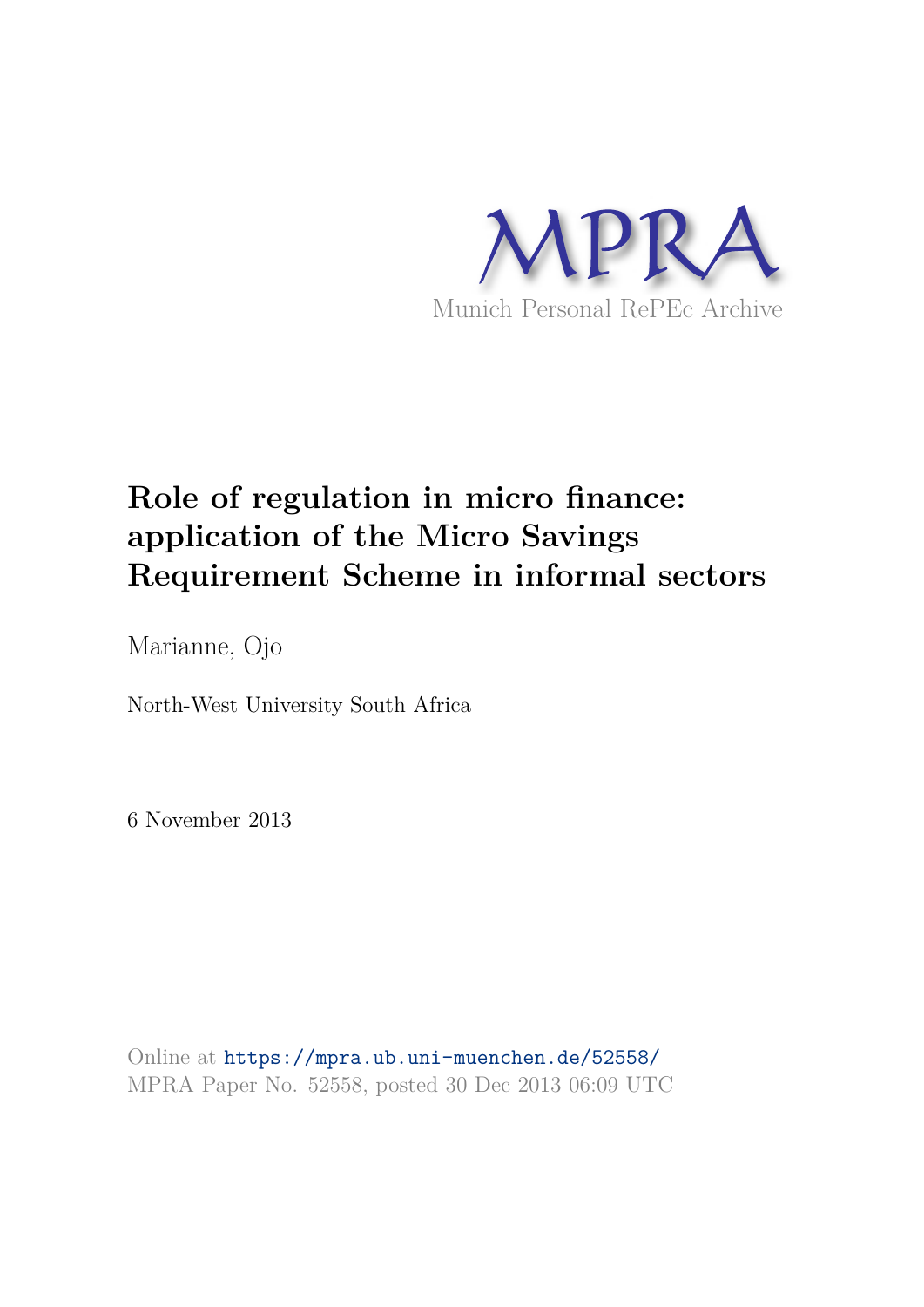#### **Role of Regulation in Micro Finance:**  t **Application of the Micro Savings Requirement**  i **Scheme in Informal Sectors** l r c e

# **Marianne Ojo1\***

… … … … . A

1North West University, South Africa*.*

*Author's contribution*

*The author performed the entire research work. Author MO wrote the first draft of the paper. Author MO read and approved the final manuscript*

#### *Received 19th October 2013*

*Accepted 29th November 2013 Published December 2013* 

ABSTRACT

This paper not only addresses how linkages, direct and facilitating linkages, can benefit microfinance institutions – and particularly in jurisdictions where the Savings Group Outreach involvement is particularly low, but also illustrates ways and means whereby group lending and other more recent innovative methods used by micro lenders to secure repayments, could increase the desired effects, efficiency and impact of microfinance in selected jurisdictions. In so doing, it addresses some of the existing and persisting problems of micro finance in rural areas.

An innovative aspect of the paper is evidenced through its recommendation of the Micro-Savings Requirement Scheme - which offers numerous benefits – as will be highlighted in this paper.

*Keywords: Microfinance; regulation; agency theory; micro-savings requirement scheme.*

# **1. BACKGROUND TO THE STUDY OF THE ROLE OF REGULATION IN MICRO FINANCE**

The basic issues underlying the impediments and challenges faced in microfinance relate particularly to those presented by risk and asymmetric information. Risk being partly attributed to inavailability of collaterals which can be secured by micro lenders and asymmetric information which also partly arises as a result of adverse selection. Both features are well known characteristics of financial regulation – the rationale for financial regulation being an embodiment of risk (that is, systemic risks) and asymmetric information. The type of risk associated with microfinance stems largely from uncertainty. Even though

*\*Professor, Faculty of Commerce and Administration, North-West University South Africa Corresponding author: Email: marianneojo@hotmail.com;*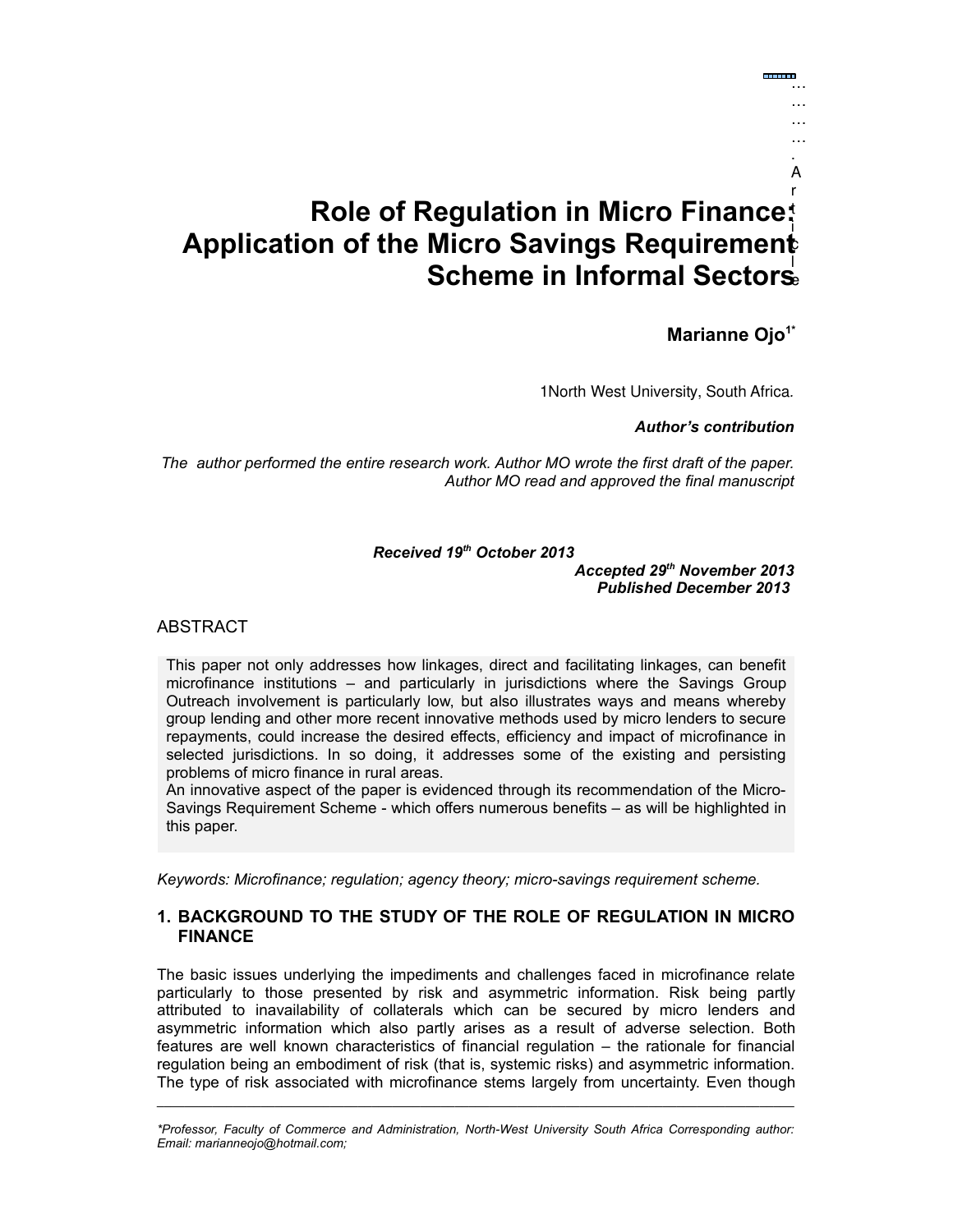risk and uncertainty are frequently used interchangeably, they are distinguished from each other based on their capability of being quantified. Risk is a term usually considered to be more capable of being quantified while uncertainty is also a form of risk which is to a larger extent, considered to be unquantifiable.<sup>1</sup> Group lending, widely acknowledged to be an underlying and defining feature of microfinance, is an innovation which has been proposed to address the challenges relating to the need to facilitate repayments being made to the microlender whilst financial linkages have also evolved as a means of addressing problems presented from a lack of formal institutions operating within rural areas.

# **1.1 Introduction**

An array of approaches has been used in the African microfinance industry - ranging from traditional group based systems to specialised lending by banks, by non-governmental organisations (NGOs), non bank financial institutions, cooperatives, rural banks, savings and postal financial institutions.<sup>2</sup> The majority of microfinance efforts and institutions in Africa operate in the informal sector and it was only in the 1990s, with the intervention of international cooperative movements and specialized NGOs that microfinance was able to reach more clients in Africa – such as the one million clients which exist in Ethiopia.<sup>3</sup>

Given the above statement, as well as figures (see Figure 1) and facts which support the evidence that a huge component of microfinance activities in Africa revolve round the informal sector, the role of regulation immediately becomes apparent. Without regulation, huge challenges are certainly and most likely to be presented to the microfinance industry in respect of the rationales for the embodiment of financial regulation – that is, issues relating to risks and information asymmetries.

According to Armendáriz de Aghion and Morduch,<sup>4</sup> the absence of formal credit institutions in village economies is often attributed to agency problems<sup>5</sup> – which are accentuated when individuals cannot offer seizable collateral, and when legal enforcement mechanisms are weak.

The above statement therefore also illustrates the link between the issue relating to an inability to provide collaterals, as well as that relating to the agency problem of asymmetric information. Even though such innovations as group lending and financial linkages have gone a huge way to address underlying issues in microfinance, several inefficiencies in the form of high transaction costs (and a proper understanding of what resources and products

|   | Risk is traditionally associated with probability calculation $-$ which suggests that an event can be<br>predicted and controlled. Uncertainty, however, is not capable of measurement and deals with possibilities<br>incapable of calculation which are based on quesswork and judgement. (Gray and Hamilton, 2006:20) |
|---|--------------------------------------------------------------------------------------------------------------------------------------------------------------------------------------------------------------------------------------------------------------------------------------------------------------------------|
| 2 |                                                                                                                                                                                                                                                                                                                          |
|   | (African Development Bank, 2006: v)                                                                                                                                                                                                                                                                                      |
| 3 |                                                                                                                                                                                                                                                                                                                          |
|   | Ibid at page 3. Also see Adams et al. 1992.                                                                                                                                                                                                                                                                              |
| 4 |                                                                                                                                                                                                                                                                                                                          |
|   | (2005:36)                                                                                                                                                                                                                                                                                                                |
| 5 |                                                                                                                                                                                                                                                                                                                          |
|   | In this sense, three types of agency problems are presented by Armendáriz de Aghion and Morduch,                                                                                                                                                                                                                         |
|   | namely: Firstly the lender having little if any reliable information about the quality of the borrower (prior to                                                                                                                                                                                                         |

*namely: Firstly, the lender having little if any, reliable information about the quality of the borrower (prior to extending a loan); secondly, once the grant of the loan has occurred, the lender does not know entirely how the borrower will use the resources; and thirdly, the lender's inability to verify the magnitude of the returns – once the investment returns have been realized. See ibid* 

*\*Professor, Faculty of Commerce and Administration, North-West University South Africa Corresponding author: Email: marianneojo@hotmail.com;*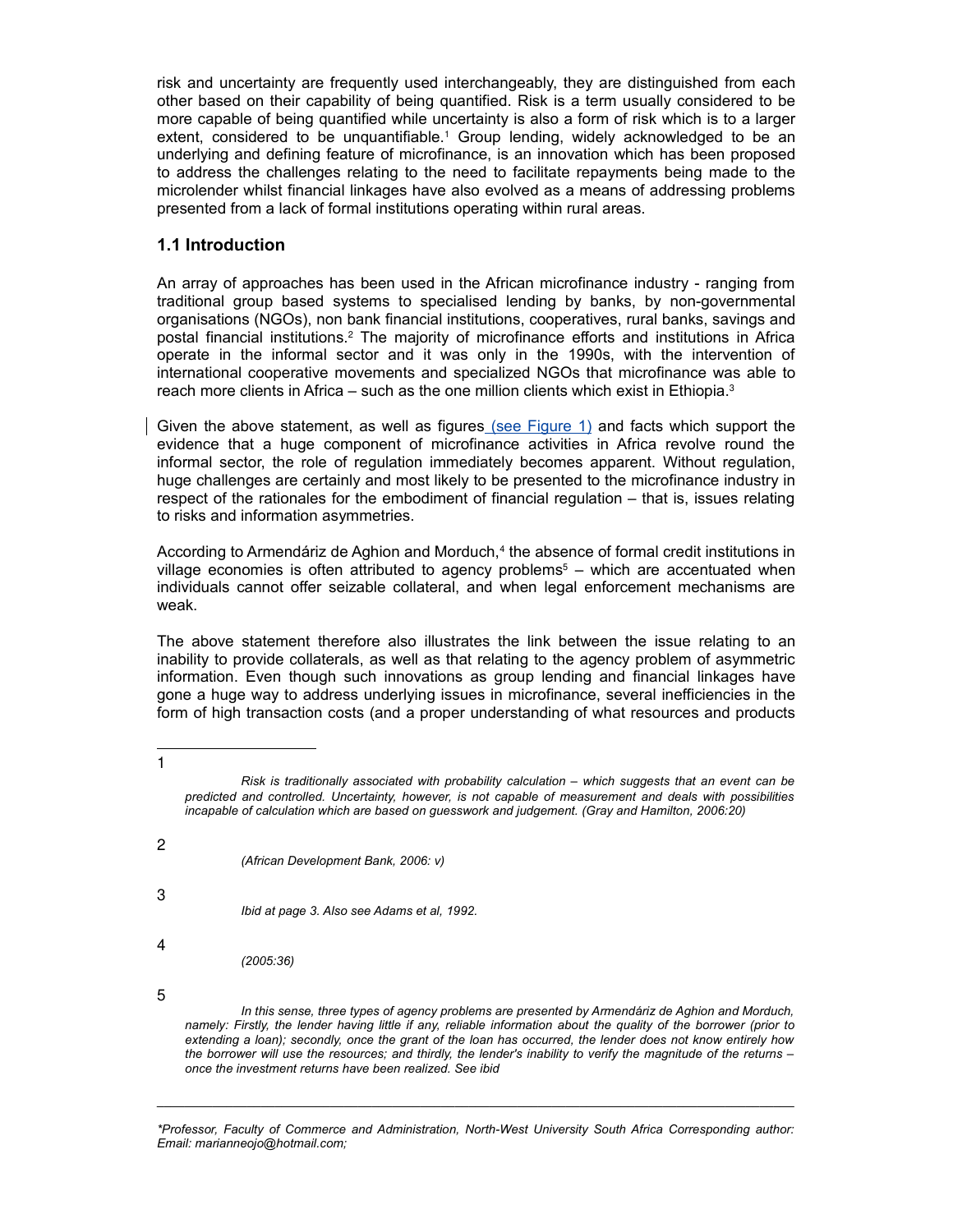are most beneficial to microfinance clients in rural areas) still persist. According to CARE,<sup>6</sup> some of the reasons why past efforts involving group linkage has been quite challenging include not only the fact that products have been inappropriate to meet the needs of group members, but also other factors embracing a lack of consideration by linkages of the structure or operating principles of savings groups, as well as a lack of unanimous agreements between group members.

The aims and objectives of this study includes investigating how linkages, both direct and facilitating linkages, can benefit microfinance institutions in Africa – and particularly countries such as the Central Africa Republic, Eritrea, Guinea Bissau, Nigeria and Somalia, where the Savings Group Outreach involvement is particularly low when compared to other African countries. The study also illustrates ways and means whereby group lending and other more recent innnovative methods used by micro lenders to secure repayments could increase their desired effects. Furthermore, the study incorporates the role of regulation in achieving the desired effects of microfinance – in particular, in respect of asymmetric information (agency problems), as well as in mitigating risks emanating from the lack of collaterals in microfinance.

Incentives which are aimed at encouraging formal and less formal institutions to engage on a greater scale, in direct and facilitating linkage arrangements should focus on practices which would facilitate better corporate governance measures. Such incentives including shares or stock options for the Board and management of these institutions – since results from empirical based research have revealed that such agents are more likely to serve the interests of the principal better where their interests are tied up in the firm's shares. Such incentives, however, should be long term based – rather than short term since greater risks may be taken by such agents where they are compensated and rewarded on a short term basis.

This study limits its scope to a brief jurisdictional analysis through a case study which highlights scenarios and situations involving India, Mali, Indonesia, The Phillippines, Honduras and Costa Rica. Hence further suggestions for research could embrace a jurisdictional analysis which paves the way for a more detailed comparative analysis between these jurisdictions. Such comparative analysis could also incorporate empirical based results which would facilitate a basis for international comparisons.

Furthermore, owing to the extant literature on the topic, as well as findings which have revealed that low income clients would rather build and consolidate on assets which help in reducing risk before they start incurring debt, micro savings has been focused on. Very little reference has been made to micro insurance – hence this area is strongly recommended as a suggested future research area in considering its impact and importance to rural inhabitants in their quest to obtain micro credit facilities. Such literature will be considered under the following section.

## **2. REVIEW OF THE LITERATURE**

As highlighted in the previous section, even though such innovations as group lending and financial linkages have gone a huge way to address underlying issues in microfinance, several inefficiencies in the form of high transaction costs (and a proper understanding of what resources and products are most beneficial to microfinance clients in rural areas) still persist. This section aims to address issues which have contributed to inefficiencies which, in turn, have accentuated the difficulties and challenges faced by rural inhabitants in gaining access to microfinance facilities. Further, the section aims to contribute to the literature on the current topic by proposing new schemes and arrangements whereby such innovations

6

*(CARE, 2011: 39). See also Labie,1998 and McDonald, 2013.*

*<sup>\*</sup>Professor, Faculty of Commerce and Administration, North-West University South Africa Corresponding author: Email: marianneojo@hotmail.com;*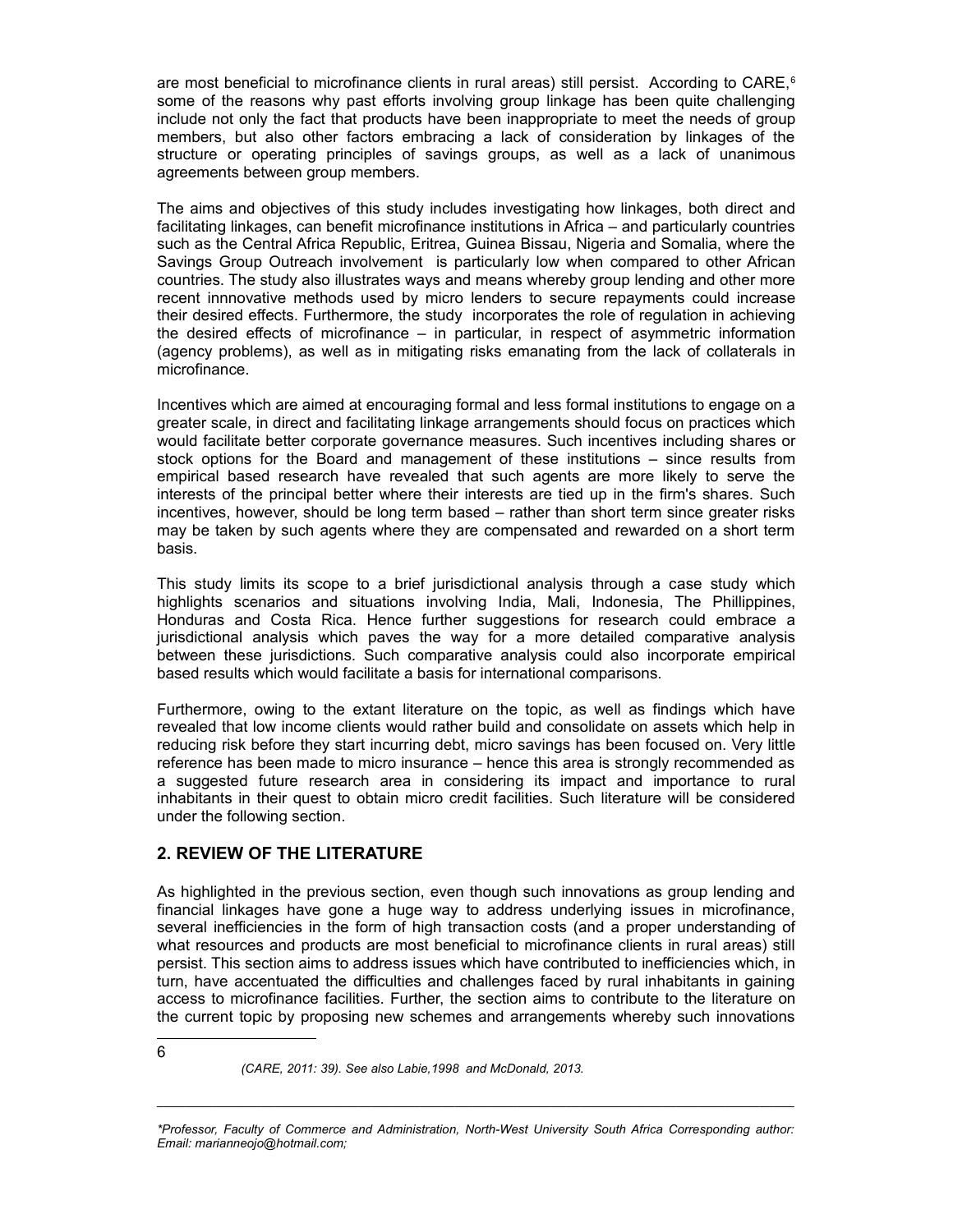as group lending and financial linkages could be optimised and implemented with greater efficiency as well as with the aim of generating more beneficial results.

#### **2.1 Conceptual and Theoretical Frameworks**

Micro finance is defined as banking and/or financial services which are targeted at low-andmoderate income businesses or households  $-$  including the provision of credit.<sup>7</sup> A microfinance institution is also considered to be a financial institution which could be a non profit organisation, regulated financial institution or commercial bank which provides microfinance products and services to low- income clients.<sup>8</sup>

Implementing case study methods, Pagura and Kirsten (2006)

embarked upon the quest to improve an understanding of financial linkages which is aimed at improving rural access to savings, insurance, money transfer and payment services, as well as credit.<sup>9</sup>

Over the past recent years, an increasing number of formal institutions have entered into and engaged themselves in collaborative relationships with less formal institutions. Such relationships could be based on direct financial linkages and facilitating linkages.

Direct financial linkages are considered to be linkages between financial institutions whose main purpose of the linkage is to help less formal institutions diversify their sources of funding<sup>10</sup> whilst facilitating linkages are linkages between institutions in which the formal institutions hires the less formal institutions to act on its behalf. Cases which were used by Pagura and Kirsten to illustrate such collaborative relationships include those from:<sup>11</sup>

- India (ICICI Bank, India's second largest commercial bank's partnership with MFIs in several unique ways to extend credit directly to Self Help Groups in rural areas);
- Mali (where the Banque Nationale de Developpement Agricole, BNDA, is said to have a long history of serving less formal institutions through bulk loans and lines of credit as well as savings accounts to help institutions address cash flow and portfolio expansion projects.
- Indonesia: Where the Bank Pembangunan Daerah (BPD) is acredited with playing a significant parenting role for customary village banks (LPDs) through the provision of services which include staff training, monitoring, as well as supervisory services. The
- 7

*(African Development Bank, 2006 : iii)*

8

*ibid*

9

*(Pagura and Kirsten, page 3 of 15). According to them, "successful cases in Bolivia, Costa Rica, Honduras, India, Kenya, Mali, Peru, the Phillippines, Rwanda and Tanzania were selected because of the following factors:*

- *They were based on cost covering principles or had clear exit strategies (if they were externally supported);*
- *They had been in existence for two or more years*
- *They added to the diversity of linkages types."see ibid at page 4*

*See ibid at page 5*

11

*For an in-depth analysis of case studies on these countries, see ibid at page 8*

*\*Professor, Faculty of Commerce and Administration, North-West University South Africa Corresponding author: Email: marianneojo@hotmail.com;*

*<sup>-</sup> Such cases demonstrated success in expanding access to under-served rural market segments;*

<sup>10</sup>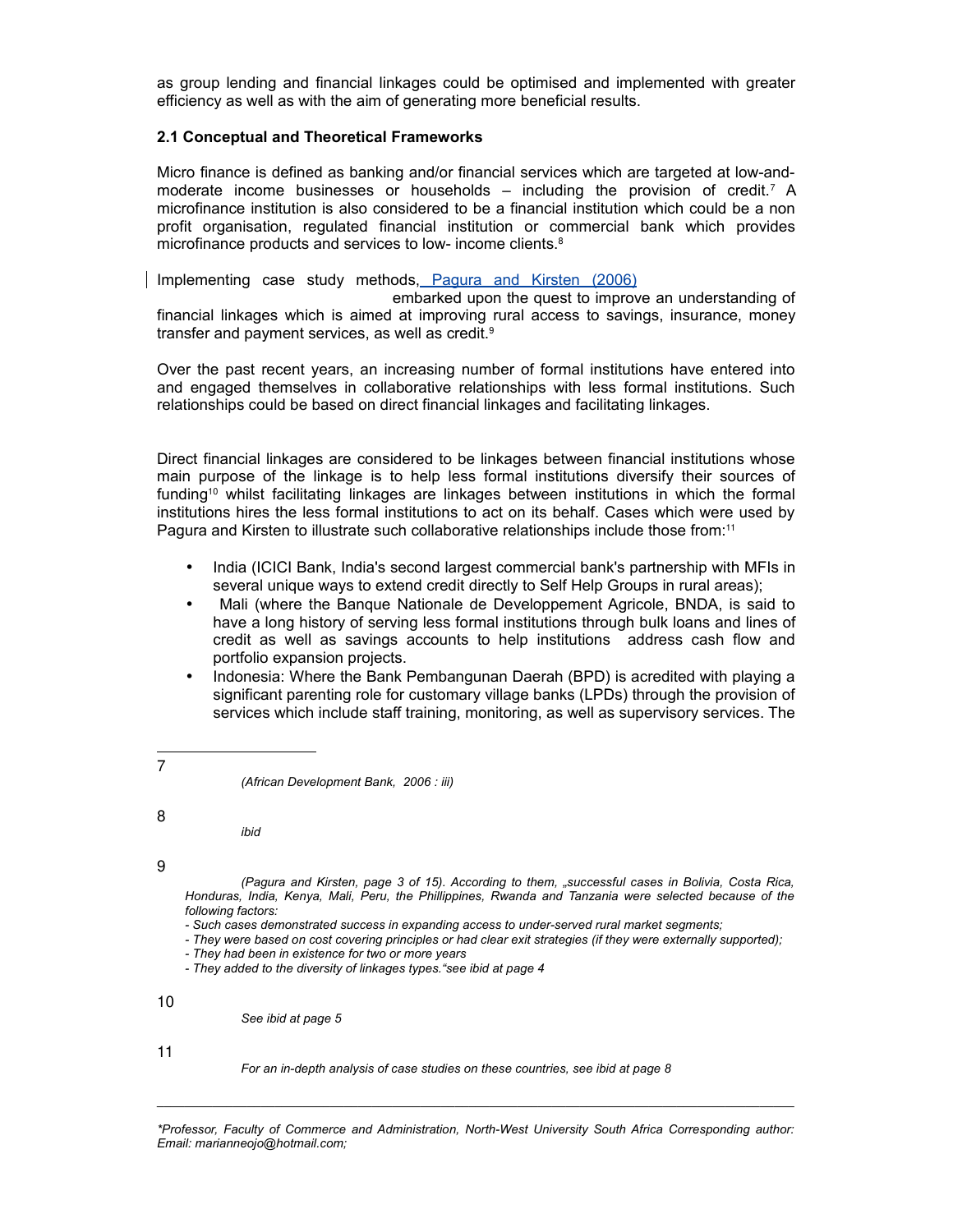BPD is also involved in providing LPDs with savings and loans services which are aimed at assisting smaller institutions in managing their liquidity more effectively.

- The Phillippines: Where government owned apex organisation "PCFC, is involved in a partnership with several microfinance actors through the provision of wholesale credit and training to such institutions.
- Honduras: Covelo, a private first and second tier organisation" provides loans and lines of credit in bulk quantities, to MFIs as well as contributes immensely in the consolidation of internal systems and controls which are aimed improving selfregulation mechanisms.
- Costa Rica: Where the promotion of the incorporation of village banks in the late 1990s by Finca-Costa Rica, a move which was instrumental in paving the way for all units in the network to establish relationships with commercial lines of credit and other financial services, is highlighted.

According to Atkinson et al,<sup>12</sup> Savings treatments also generate faster pay-down of debt and weakly better overall repayment performance, suggesting that simultaneous savings and borrowing can be complementary activities. They also make reference to a theoretical model which illustrates that the simultaneous provision of debt and a selfcommitment savings products helps a greater fraction of the population to eventually escape a debt-financed equilibrium.

It is also recommended by McDonald<sup>13</sup> that there should be a greater emphasis should be placed on the non-loan aspects of microfinance - such aspects including both financial and non-financial services.

#### **2.2 Global and Jurisdictional Challenges Encountered by Microfinance**

As highlighted under the introductory section, basic issues underlying the impediments and challenges faced in microfinance relate particularly to those presented by risk and asymmetric information. Other challenges which are more jurisdiction-specific, and with particular respect to microfinance in Africa, include:<sup>14</sup>

- − The absence of strong retail capacity in microfinance institutions (this being considered to be the single largest constraint in the expansion of outreach of financial services to the poor in Africa;
- − Extension of access to financial services to the remotest of rural areas in a cost effective manner;
- The impression that microfinance is a social system of resource transfers to beneficiaries at subsidized interest levels, rather than a part of the financial sector – such impression being considered as an explanatory factor to why national enabling environments still restrict MFIs from transferring and moving savings;
- − Infrastructure required for microfinance such infrastructure including training services and facilities, information technologies, credit bureaus.

Given the relatively low Savings Group Outreach involvement in countries such as the CAR, Eritrea, Guinea Bissau, Nigeria and Somalia, where the Savings Group Outreach involvement (see Table 1) is particularly low when compared to other African countries, it can

| 12 | (Atkinson et al, 2012). Also see Rahman, 2003 and Tchouassi 2011          |
|----|---------------------------------------------------------------------------|
| 13 | (McDonald, 2013: pages 95 and 96)                                         |
| 14 | (African Development Bank, 2006: vii). Also see Ahlin et al , 2008, 2010) |

*\*Professor, Faculty of Commerce and Administration, North-West University South Africa Corresponding author: Email: marianneojo@hotmail.com;*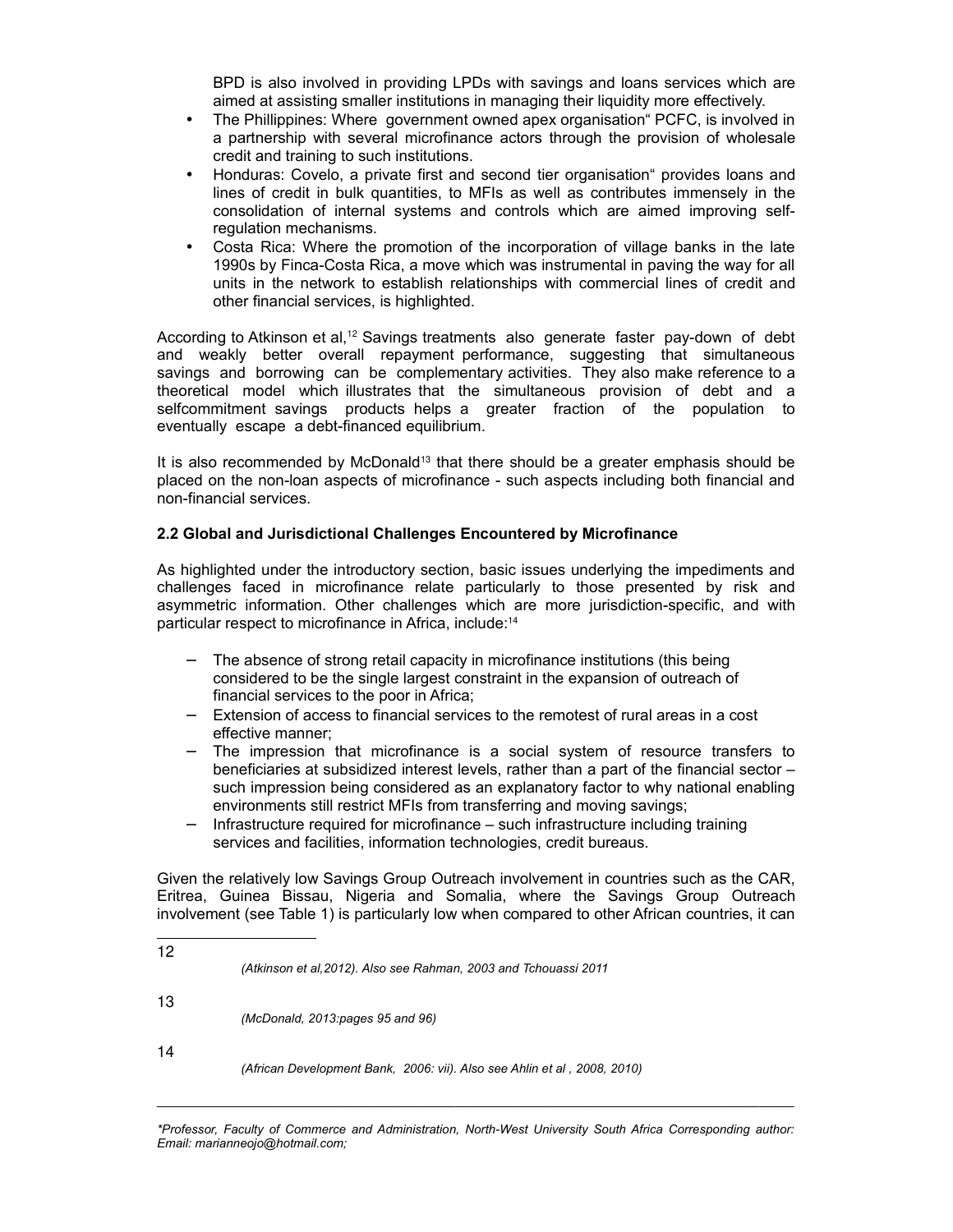generally be inferred that there are huge problems and challenges faced in microfinance as regards access to microfinance facilities by rural clients.

As well as providing the explanation why more than 80% of all households in developing countries do not have access to institutional banking services because they lack the collateral to secure loans from formal financial institutions, Okpara also adds that, empirically, there are four major critical factors inhibiting the performance of banks in Nigeria and these are:<sup>15</sup>

- − Undue Interference from Board Members
- − Political Crises
- − Undercapitalization
- − Fraudulent Practices

Further as documented by the Central Bank of Nigeria, despite decades of public provision and direction of provision of micro credit, policy orientation, and the entry of new players, the supply of microfinance in Nigeria is still inadequate in relation to demand – suggesting that there is some inefficiency in microfinance operations in Nigeria due to some institutional inadequacies such as undercapitalization, inefficient management and regulatory and supervisory loopholes.<sup>16</sup>

## **3. RESEARCH METHODOLOGY AND DESIGN OF THE STUDY**

The research adopts a predominantly analytical, qualitative approach, as well as comparative approach in arriving at the results and findings of the study, and also in drawing conclusions and recommendations for further study. The section, immediately following the introduction, considers economic theories as well as other literature on the study which have shaped the present literature on the topic. Not only does it aim to explore why there is still an existing gap in the literature,namely, why many rural parts in Africa have no access to microfinance facilities, it also proposes a means whereby such a gap can be mitigated or eliminated. It will have recourse to present innovations in microfinance, as well as incorporate the economic theories discussed in the section in proposing a scheme which should assist in mitigating (if not totally eliminating) the present gaps in the literature. The approach adopted in the study will then be considered before the findings and conclusions to the study are arrived at.

*(Okpara, 2009: page 5 of 15) and Okpara 2010*

16

*Adeyemi (2008) Central Bank of Nigeria Bullion, 32(1) 26-34; cited in Ibid . See also Ghosh and Debraj 1997*

<sup>15</sup>

*<sup>\*</sup>Professor, Faculty of Commerce and Administration, North-West University South Africa Corresponding author: Email: marianneojo@hotmail.com;*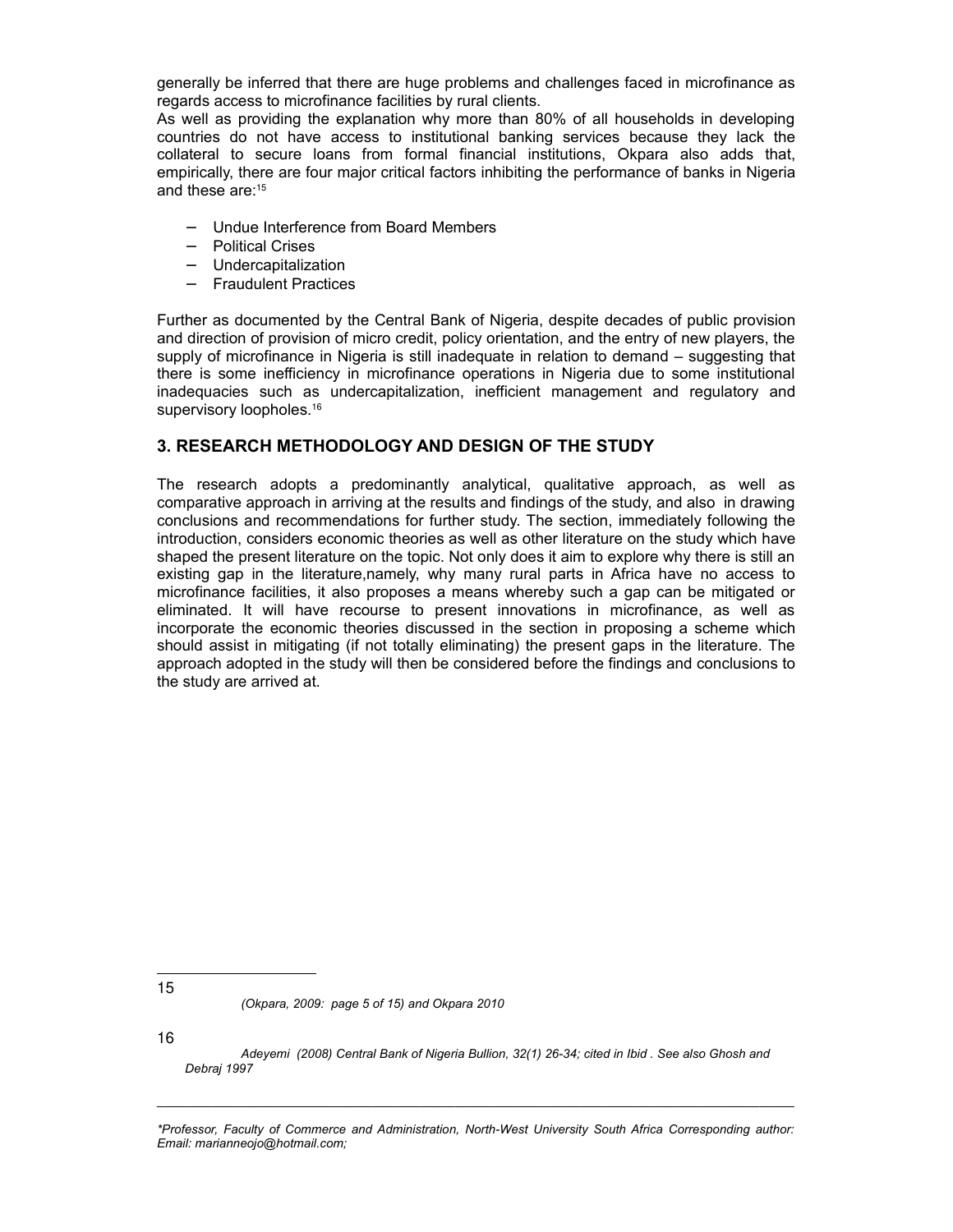#### **Table 1. Savings groups outreach**

|                                  |                                                 | <b>AFK</b> | <b>CARE</b>  | CRS         | Oxfam       | Pact      | Plan        | <b>WOTHE</b><br><b>Vision</b> | <b>Totals</b> |
|----------------------------------|-------------------------------------------------|------------|--------------|-------------|-------------|-----------|-------------|-------------------------------|---------------|
| N. Africa                        | Egypt                                           |            | 2,845        |             |             |           | 17,231      |                               | 20,076        |
|                                  | Benin                                           |            | 5,621        | 33,450      |             |           | 19,722      |                               | 58,793        |
|                                  | <b>Burkina Faso</b>                             |            |              | 9,766       | 4,000       |           | 35,340      |                               | 49,106        |
|                                  | Cameroon                                        |            | 500          | 5,833       |             |           | 4,614       |                               | 10,947        |
|                                  | <b>Congo Republic</b>                           |            |              |             |             |           |             |                               | o             |
|                                  | Cote d'Ivoire                                   |            | 21,244       |             |             |           |             |                               | 21,244        |
|                                  | Gabon                                           |            |              |             |             |           |             |                               | Ð             |
|                                  | <b>The Gambia</b>                               |            |              |             |             |           |             |                               | O             |
|                                  | Ghana                                           |            | 22,382       | 11,238      |             |           | 18,414      | 1,202                         | 53,236        |
| W. Africa                        | Guinea                                          |            |              |             |             |           |             |                               | $\theta$      |
|                                  | Guinea-Bissau                                   |            |              |             |             |           | 1,478       |                               | 1,478         |
|                                  | Liberia                                         |            | 1,634        | 779         |             |           | 498         |                               | 2,911         |
|                                  | Mali                                            |            | 117,562      | 10,387      | 338,745     |           | 18,903      |                               | 485,597       |
|                                  | Niger                                           |            | 238,366      | 451         |             |           | 15,830      |                               | 254,647       |
|                                  | Nigeria                                         |            |              | 1,214       |             |           |             |                               | 1,214         |
|                                  | Senegal                                         |            |              | 8,345       | 40,344      |           | 849         |                               | 49,538        |
|                                  | Sierra Leone                                    |            | 30,322       | 4,516       |             |           | 7,394       | 6,926                         | 49,161        |
|                                  | Togo                                            |            |              |             |             |           | 23,008      |                               | 23,008        |
|                                  | Burundi                                         |            | 153,209      | 11,526      |             |           |             |                               | 164,735       |
|                                  | CAR                                             |            |              | 1,046       |             |           |             |                               | 1,046         |
|                                  | Chad                                            |            |              |             |             |           |             |                               | $\mathbf{0}$  |
|                                  | DBC                                             |            | 12,977       | 5,402       |             |           |             |                               | 18,379        |
|                                  | Ethiopia                                        |            | 85,223       | 16,998      |             | 14,604    |             | 85,875                        | 202,700       |
| East<br>and<br>Central<br>Africa | Eritrea                                         |            | 1,000        | 135         |             |           |             |                               | 1,135         |
|                                  | Kenya                                           |            | 284,300      | 89,221      |             | 7,276     | 10,945      |                               | 391,742       |
|                                  | Rwanda                                          |            | 181,367      | 37,850      |             |           | 2,340       | 167,535                       | 389,092       |
|                                  | Somalia                                         |            | 2,000        |             |             |           |             |                               | 2,000         |
|                                  | Nothern Sudan                                   |            |              | 6,028       |             |           |             |                               | 6,028         |
|                                  | <b>Southern Sudan</b>                           |            | 1,090        | 2,049       |             |           |             |                               | 3,139         |
|                                  | Tanzania                                        | 2,556      | 383,915      | 71,333      |             | 10,255    | 40,396      | 12,524                        | 520,979       |
|                                  | Uganda                                          |            | 456,932      | 72,893      |             | 7,600     | 53,367      | 4,520                         | 595,312       |
|                                  | Annoia                                          |            | 9,115        |             |             |           |             |                               | 9,115         |
|                                  | Lesotho                                         |            | 12,847       | 1,499       |             |           |             |                               | 14,346        |
|                                  | Madagascar                                      | 1,909      | 8,513        | 1,511       |             | 3,010     |             |                               | 14,943        |
|                                  | Malawi                                          |            | 102,633      | 18,179      |             |           |             | 4,165                         | 124,977       |
| 5. Africa                        | Mozambigue                                      | 876        | 92,630       |             |             |           |             | 10,971                        | 104,477       |
|                                  | South Africa                                    |            | 10,906       |             |             |           |             |                               | 10,906        |
|                                  | Swaziland                                       |            |              |             |             |           |             | 15,786                        | 15,786        |
|                                  | Zambia                                          |            | 1,000        | 1,005       |             |           | 13,309      |                               | 15,314        |
|                                  | Zimbabwe                                        |            | 136,781      | 11,467      |             |           | 2,620       | 652                           | 151,520       |
|                                  | <b>Total # of SG Members</b>                    | 5,341      | 2,376,914    | 434,124     | 383,089     | 42,745    | 286,258     | 310,156                       | 3,838,627     |
|                                  | Total # of SGs                                  | 284        | 119,409      | 22,702      | 17,555      | 1,989     | 6,867       | 3,299                         | 172,105       |
|                                  | Avg. # of Members per SG                        | 19         | 20           | 19          | 22          | 21        | 19          | N/A                           | 20            |
|                                  | % of Members Who Are Women                      | 65%        | 77%          | 70%         | 100%        | 99%       | 73%         | 77%                           | 80%           |
|                                  | % of Groups Formed<br>By Non Paid Project Staff | 0%         | 64%          | 8%          | <b>60%</b>  | N/A       | 40%         | N/A                           | 43%           |
|                                  | Avg. Savings Balance/Member                     | \$14.05    | \$19.66      | \$11.32     | \$14.34     | \$10.49   | \$24.11     | \$1.29                        | \$13.61       |
|                                  | Avg. Loan Size/Momber                           | \$29.35    | 529.71       | \$108.20    | 52.00       | \$11.87   | \$60.00     | N/A                           | \$40.19       |
|                                  | <b>Total Assets</b>                             | \$4,494    | \$17,278,332 | \$5,288,451 | \$5,492,141 | \$483,797 | \$4,547,735 | \$399,490                     | \$33,494,440  |

#### Table 1: Savings Groups Outreach

*Source: CARE, CARE-Access-Africa-Closing-the-Gap-2011 Microfinance in Africa: State of the Sector Report at page 12*

*\*Professor, Faculty of Commerce and Administration, North-West University South Africa Corresponding author: Email: marianneojo@hotmail.com;*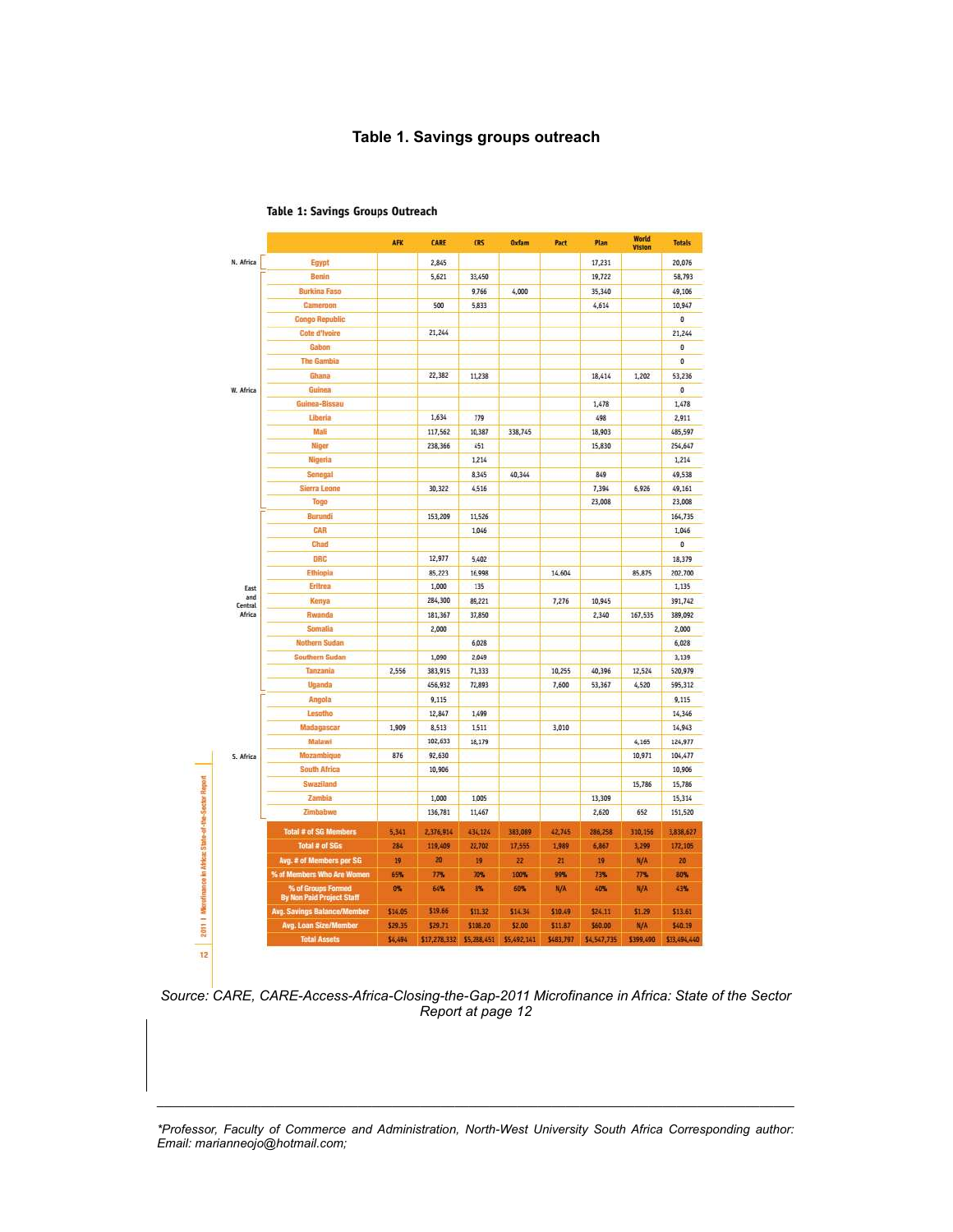#### **4. ECONOMIC THEORIES UNDERLYING CHALLENGES FACED IN MICROFINANCE: PRINCIPAL AGENT RELATIONSHIP, ASYMMETRIC INFORMATION AND THE PROBLEM OF INCOMPLETE CONTRACTS**

Agency theory explains a mismatch of resources and abilities. (Armendáriz de Aghion and Morduch, 2005:47)

This section is aimed at addressing how such a mismatch of resources and abilities can be addressed. It will also seek to illustrate how the above-mentioned components, namely, principal agent relationship, asymmetric information, and the issue relating to incomplete contracts are linked. Asymmetric information being a feature of many agency relationships and necessitating a role of monitoring on the part of the principal. If the contracts between a principal and the agent were designed in such a way that it was a complete<sup>17</sup> contract, it would reduce the scope at which the agent is encouraged to act in ways which support his personal interests and goals. However, since a degree of flexibility is required in the design of such contracts, it is inevitable that they end up being incomplete. Even in formal financial institutions where regular monitoring and regulation is carried out, principal agency problems arising from incomplete contracts still arise. For this reason it is vital to incorporate some elements of such formalised institutions, namely monitoring and regulation, into the activities of less formalised institutions. Hence, this section considers exclusively how regulation could be better incorporated into microfinance via formal institutions.

As highlighted under the introductory section, the issue of asymmetric information is a very probable and likely characteristic of microfinance institutions in Africa given the fact most microfinance activities revolve round the informal sector – hence the likelihood that such activities will be subject to monitoring, enforcement and sanctions are very low. Furthermore, in the absence of monitoring, supervision and enforcement, certain consequences, namely those highlighted in the previous section, that is, undercapitalization, fraudulent practices, inefficient management and regulatory and supervisory loopholes, are likely and inevitable consequences.

Regulation is therefore to be regarded as a necessary and vital component which should be incorporated into the design of microfinance activities and contracts. Another common and recurring challenge faced by many financial institutions – which has deterred such institutions from engaging themselves in microfinance activities in rural areas, relates to high transaction costs. The relatively high cost of lending in rural areas is attributed to low population densities combined with low loan volume, poor transportation and communication facilities – which make unit delivery costs very high for small financial transactions<sup>18</sup> as well as for larger institutions that frequently operate in urban areas.

Hence if regulation is to be incorporated into microfinance via formal institutions, it should be done through a vehicle and design which is not only aimed at facilitating greater monitoring, enforcement and supervision within the process but aimed at cost reduction for such institutions involved – be they formal or less formal institutions – particularly in rural areas.

17

18

*It is frequently argued that the principal agent problem would not arise if it were possible to write a complete contract – however it is also added that complete contracts are unfeasible since it is impossible to foresee or describe all future contingencies. (Maher and Andersson, 1999: 6)*

*As a result, it is not worth the substantial investment required to move into rural areas – as regards such larger institutions, and for this reason, in many African countries, the providers of rural finance are smaller locally based institutions. (African Development Bank, 2006:6) See also Brandsma and Hart, 2001 and Duflos et al 2013*

*<sup>\*</sup>Professor, Faculty of Commerce and Administration, North-West University South Africa Corresponding author: Email: marianneojo@hotmail.com;*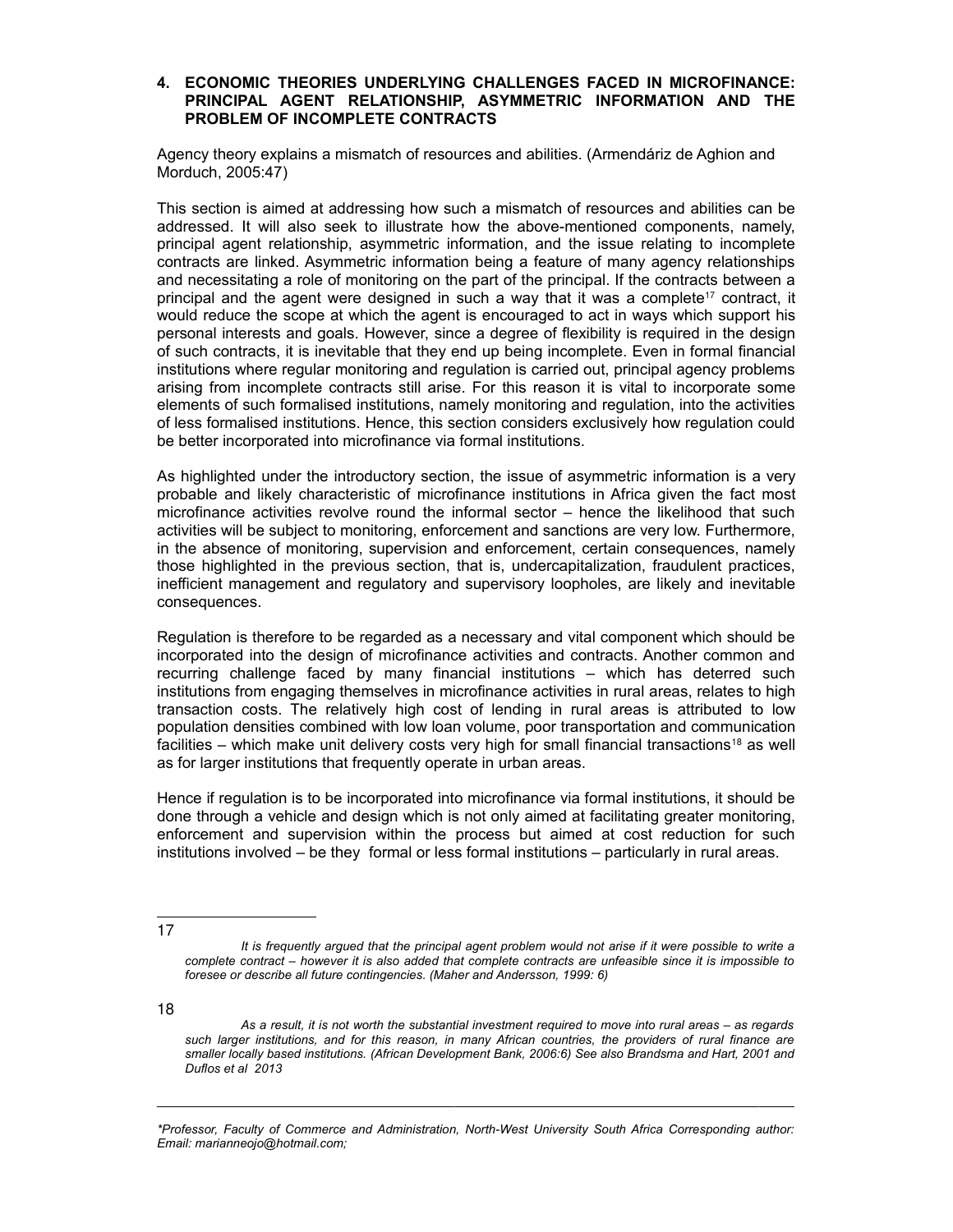An institutional arrangement and design which would facilitate the reduction of transaction costs for those institutions involved would not only help incorporate greater efficiency into the process, but should also provide clients with a wider range of products and services to choose from – products and services which would, more importantly, meet their needs. Furthermore, the design should be targeted at incorporating regulation, monitoring and supervisory activities at minimal cost for those institutions involved. Since information asymmetries are usually a typical feature of principal agent relationships, it is to be expected that some degree of monitoring will be necessary – particularly given the presence of externalities.

Theories and concepts relating to adverse selection and moral hazard have commonalities owing to the fact that risk is inherent in both. Adverse selection, an economical phenomenon which is said to occur when banks cannot easily determine which customers are likely to be more risky than others (hence preferring to charge riskier customers more than safer customers in order to compensate for the probability of default), is also considered to be instrumental in frequently driving safer customers out of the credit market – since the bank is not certain of who is who and in the process, raises interest rates for everyone.<sup>19</sup>

Another phenomenon, which occurs where bank clients are prone to take higher risks with their investments – especially owing to the fact that they are insured, which is also highlighted by Armendáriz de Aghion and Morduch<sup>20</sup>, is moral hazard. Such problems attributed to moral hazard and adverse selection, according to Armendáriz de Aghion and Morduch, could be potentially eliminated if banks were able to engage in affordable means of gathering and evaluating information on their clients, as well as enforcing contracts.<sup>21</sup>

Given the major challenges presented by the inability of some microfinance clients to present collaterals, and the level of risk this presents to micro lenders, micro savings should constitute the primary basis of providing microfinance to any rural client who cannot provide collateral to obtain microfinance in the first instance.

Such an affordable means of gathering and evaluating information on their clients, as well as enforcing contracts, could be achieved through the arrangement of direct or facilitating linkages between formal and less formal institutions. In this sense, an allocation of resources can be achieved in such a way which is aimed at maximising efficiency as well as minimising costs. Such an arrangement/scheme (which will be referred to as the Micro Savings Requirement Scheme) is introduced as follows:

# **5. THE DESIGN OF CONTRACTS BETWEEN FORMAL AND LESS FORMAL FINANCIAL INSTITUTIONS AND THE ROLE OF CORPORATE GOVERNANCE: THE MICRO SAVINGS REQUIREMENT SCHEME**

Where a client has been saving with an institution for at least three years and is capable of demonstrating a steady and acceptable level and source of income with such an institution, preferably, a less formal unregulated institution such as self help groups, farmers' organisation, women's organisations, savings banks and NGOs, such a client should be compensated in form of an incentive – such incentive being provided by the institution which will eventually serve as microlender or provide a greater proportion of the micro lending

| 19 |        |
|----|--------|
|    | Armend |

*Armendáriz de Aghion and Morduch (2005:7)*

20

*Ibid* 

21

*See ibid at page 8*

*<sup>\*</sup>Professor, Faculty of Commerce and Administration, North-West University South Africa Corresponding author: Email: marianneojo@hotmail.com;*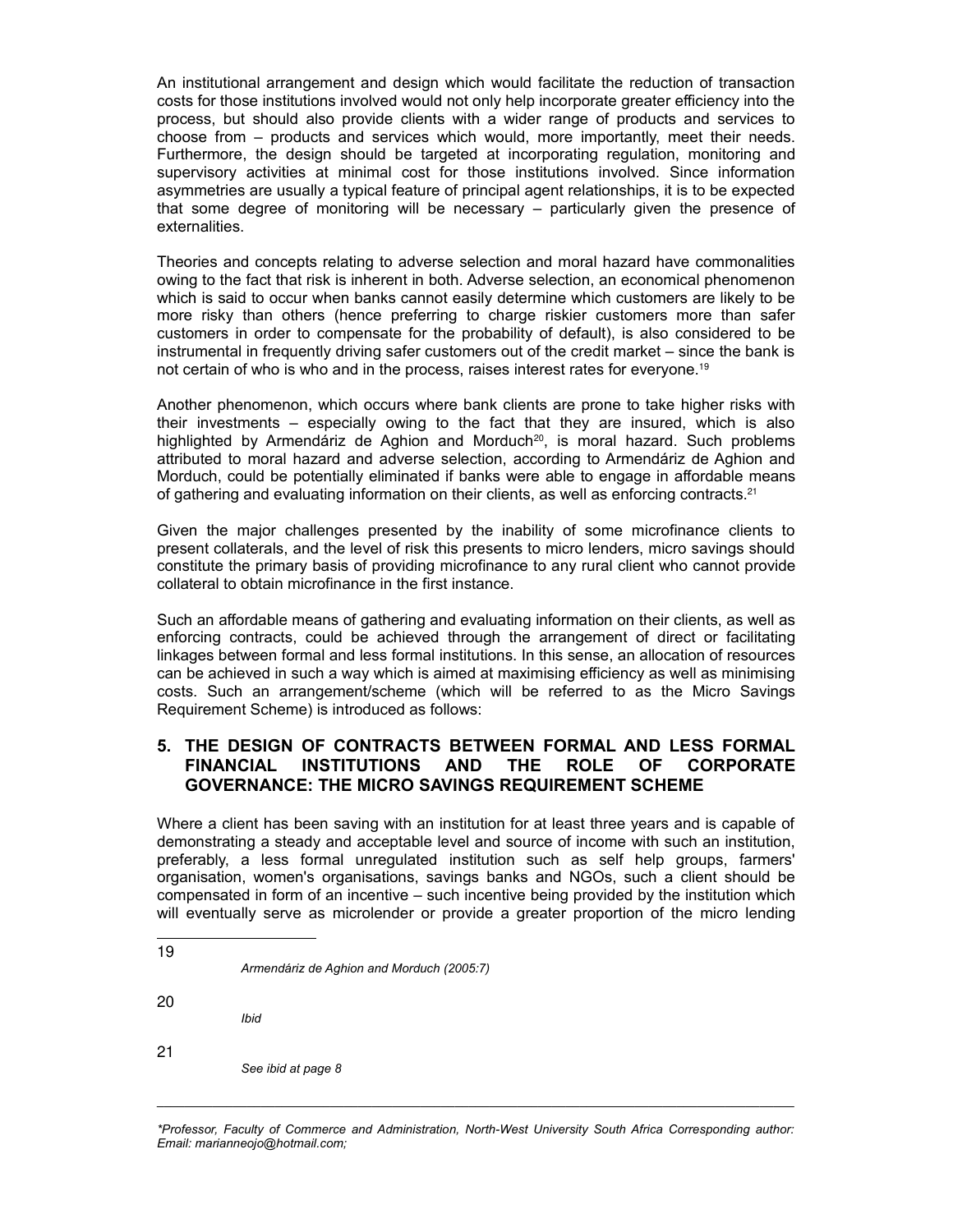funds (usually the more formal institution will be expected to provide more funding). The incentives could assume the form of financial backing – that is, an assurance that by saving with the less formal institution or bank, such clients would earn the prospects or possibility of getting the required microfinance after the three year period (or agreed period).

Naturally, the savings generated after the three year period should constitute a reasonable and acceptable percentage of the credit that will be eventually granted by the micro lender. In such cases, linkages between institutions – be it through direct linkage or facilitated linkage, plays a huge and important role since collaboration between formal and less formal institutions also provides an efficient means of diversifying client risks.

Where a client has retained a steady flow of savings over a desired and stipulated period of time with one of the institutions involved in the direct or facilitated linkage collaboration (such institution preferably being the less formal institution for instance, a village bank or savings club), the more formal institution should offer the guarantee of a grant of microfinance facility provided the savings generated over the required minimum period (with the less formal institution) constitutes an acceptable ratio which is considered reasonable enough for the more formal institution to offer such guarantee in granting the required micro credit facility to the client.

The more formal institution is also able to incorporate the previously lacking supervision and monitoring activities into the process once the minimum required savings period has expired. This also incorporates a degree of cost efficiency into the process since, initially, when the client was saving, the less formal institution (where the client had his/her savings) had less reasons to monitor customer activities. This being the case since greater risk was borne by the client (and not the less formal bank/institution) in placing savings with the bank.

However, with the expiration of the savings period and the fulfillment of conditions required to secure the grant of microfinance facility, the risk borne is now transferred to the more formal bank/institution – who in such a case is most likely to provide a greater proportion of the credit facility. Hence there will be greater need for the formal institution to instigate monitoring activities.

The less formal institution is not obliged to commit more resources (hence incurring costs) towards monitoring activities and the more formal institution will simply be engaged in activities which it was previously well equipped and specialised to engage in – thereby ensuring that no extra costs are borne by the less formal institution (in engaging in additional monitoring responsibilities) – and therefore ensuring that a more efficient allocation of resources is facilitated and that an incident resulting in a "mismatch of resources and abilities" is reduced.

In determining the amount of risk that can be accepted or borne by such an institution, it could have regard to the amount of credit facility granted: relative to amount of savings in client's account, the loan repayments/loan repayment period, and other factors which could serve as indicators of the level of risk being assumed.

The importance of designing a contract which accurately and appropriately reflects all that has been highlighted in this section so far, cannot be over emphasised. Furthermore, good corporate and governance measures and practices will need to be incorporated into the relationship between the formal and less formal financial institutions if they are to effectively and efficiently undertake and execute their tasks and responsibilities.

Governance structures, according to Maher and Andersson, can be regarded as a mechanism for making decisions that have not been specified in the initial contract. $22$ 

22

*<sup>\*</sup>Professor, Faculty of Commerce and Administration, North-West University South Africa Corresponding author: Email: marianneojo@hotmail.com;*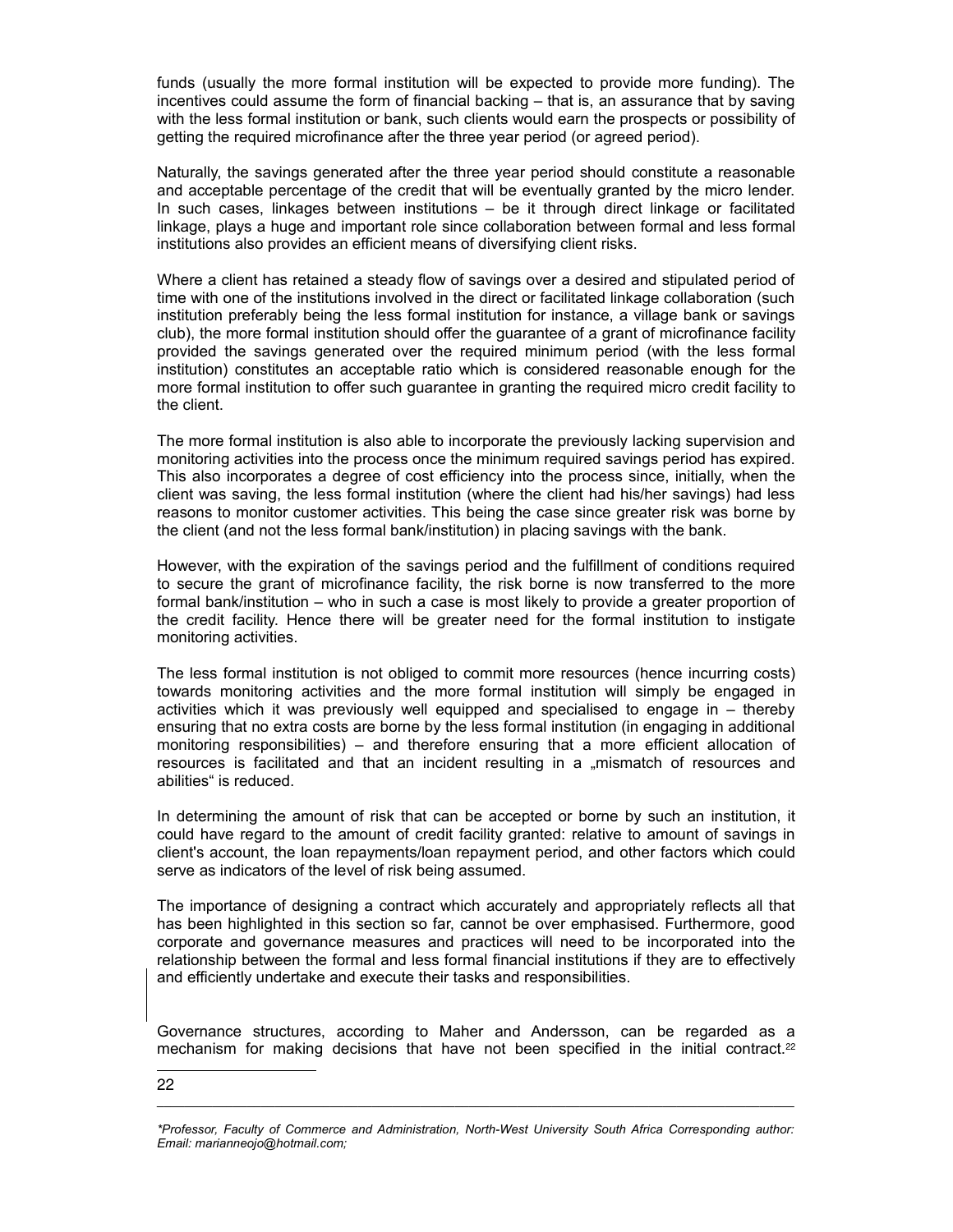Furthermore they add that, $23$  corporate governance not only constitutes a key element of improving microeconomic efficiency, it strongly influences resource allocation, as well as the behaviour and performance of firms, innovative activity, entrepreneurship, and the development of an active SME sector.<sup>24</sup>

Armendáriz de Aghion and Morduch also argue that the inefficiencies of adverse selection can be mitigated through group lending.

The Grameen group lending contract works very differently than a standard banking contract for small business. In a standard relationship, the borrower gives the bank collateral as security, gets a loan from the bank, invests the capital to generate a return, and finally pays the loan back with interest. Since Grameen clients are often too poor to be able to offer collateral, the Grameen contract takes advantage of the client's close ties within their community. To take advantage of those relationships, the loan contract involves groups of customers, not individuals acting on their own. The groups form voluntarily, and, while loans are made to individuals within groups, all members are expected to support the others when difficulties arise.

Even though group lending may serve as a greater means of enforcing repayment and the fulfillment of contractual terms and obligations, the benefits to be derived from a collaboration between formal and less formal institutions (through direct and facilitating linkages) within the context of clients who had no collaterals and initially had to start up through micro savings (in order to obtain the required microfinance facility), are definitely greater. Furthermore, the establishment of group lending arrangements, whilst also incorporating the joint liability condition and whilst facilitating enforcement, does not entirely or substantially address the issue relating to asymmetric information and agency problems.

In addition to the Micro-Savings Requirement Scheme which has been illustrated and described in this section, other features of the Grameen group lending contract could also be incorporated into the contract between formal and less formal institutions – that is group lending and the joint liability condition. However, this would not constitute a pre-requisite for the Micro-Savings requirement. Individuals should be free and eligible to undertake such schemes. The difference between the Micro-Savings Requirement Scheme which incorporates features of group lending and the joint liability condition and the Grameen group lending contract would be the added advantage which the former has over the latter. That is, whilst the Micro-Savings Requirement Scheme (which incorporates features of group lending and the joint liability condition) offers the added benefit of the client offering some collateral (in the form of savings), a collateral is lacking in the Grameen group lending contract.

CARE also emphasises the importance of microfinance institutions understanding the needs of those very poor people, most of whom live in hard-to-reach places.25 The importance of loan terms being adequately tailored to meet the intended use of the loan, principals which

23

*Ibid at page 4* 

24

*Poor corporate governance mechanisms in certain OECD countries, it is further argued, "have proved, in part, to be a major impediment to improving the competitiveness of firms. It is also added that better corporate governance both within OECD and non OECD countries is capable of generating higher levels of economic growth. See ibid*

25

 *See (CARE, 2011:39)*

*\*Professor, Faculty of Commerce and Administration, North-West University South Africa Corresponding author: Email: marianneojo@hotmail.com;*

*This being particularly the case since many contracts are incomplete contracts. (Maher and Andersson, 1999:6)*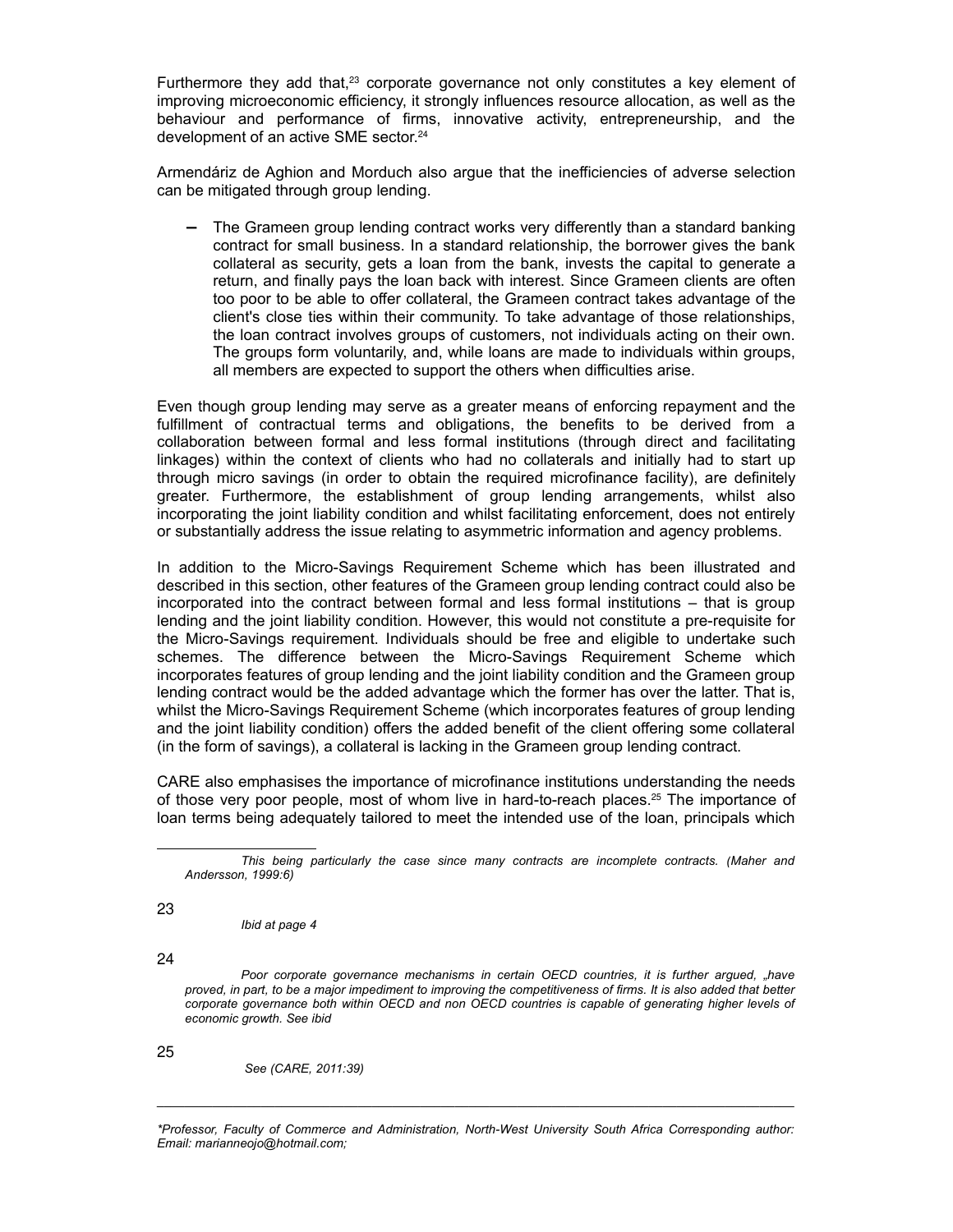are not too large, loan terms which are not too short, installment payment systems which fit the cash flow of the investment, are also emphasised.<sup>26</sup>

A number of reasons also proposed as contributory to why past efforts aimed at group linkage has been so challenging include the fact that products have been inappropriate in meeting the needs of group members, linkage has not taken into account the structure or operating principles of savings groups, and that unanimous agreement among group members to link, has been lacking.<sup>27</sup>

#### **6. EMPIRICAL RESULTS AND FINDINGS ON CORPORATE GOVERNANCE**

The following conclusions and findings were derived by Bhagat and Bolton in accentuating their contribution to the literature on corporate governance:<sup>28</sup>

- Better governance, as measured by GIM (the Gompers, Ishii, and Metrick)<sup>29</sup> and BCF<sup>30</sup> (Bebchuk, Cohen and Ferrell) indices, stock ownership of board members, and Chief Executive Officer chair separation, is significantly positively correlated with better and subsequent operating performance;
- That implications of the above-mentioned finding on corporate governance include namely, the need for focus on stock ownership of board members in the aim and efforts to improve corporate governance – since in their opinion, corporate governance is not only positively correlated to future operating performance, but also the probability of disciplinary management turnover in poorly performing firms.

It may then be asked or questioned: What are the rewards or compensation which would serve as incentives for those formal and less formal financial institutions to engage in direct or facilitating linkage arrangements aimed at assisting rural inhabitants in gaining access to micro credit facilities – and with particular reference to the proposed Micro Savings Requirement Scheme?

As highlighted earlier on in the section, less formal institutions gain advantages in that the more formal institutions undertake monitoring and supervisory activities after the savings period has expired – thus incorporating greater monitoring and enforcement into the process. The more formal institutions should also benefit from better corporate structure and governance arrangements - through their collaboration with the less formal institutions.

26 *ibid* 27  *ibid. See also United Nations, 2000*

*(Bhagat and Bolton, 2008:271)*

29

28

 *GIM G Index: "The G-Index is constructed from data compiled by the Investor Responsibility Research Center ("IRRC"), as described in Gompers, Ishii, Metrick (2003). A firm's score is based on the number of shareholder rights-decreasing provisions a firm has. The index ranges from a feasible low of 0 to a high of 24. A high G-Score is associated with weak shareholder rights, and a low G-Score is associated with strong shareholder rights. (Bhagat and Bolton, 2006: 34)* 

30

 *BCF E-Index: The E-Index is constructed from IRRC data as described in Bebchuk, Cohen, Ferrell (2004). It uses a 6-provision subset of the GIndex. The index ranges from a feasible low of 0 to a high of 6;a high score is associated with weak shareholder rights and alow score is associated with strong shareholder rights. (Bhagat and Bolton, 2006: 34)* 

*\*Professor, Faculty of Commerce and Administration, North-West University South Africa Corresponding author: Email: marianneojo@hotmail.com;*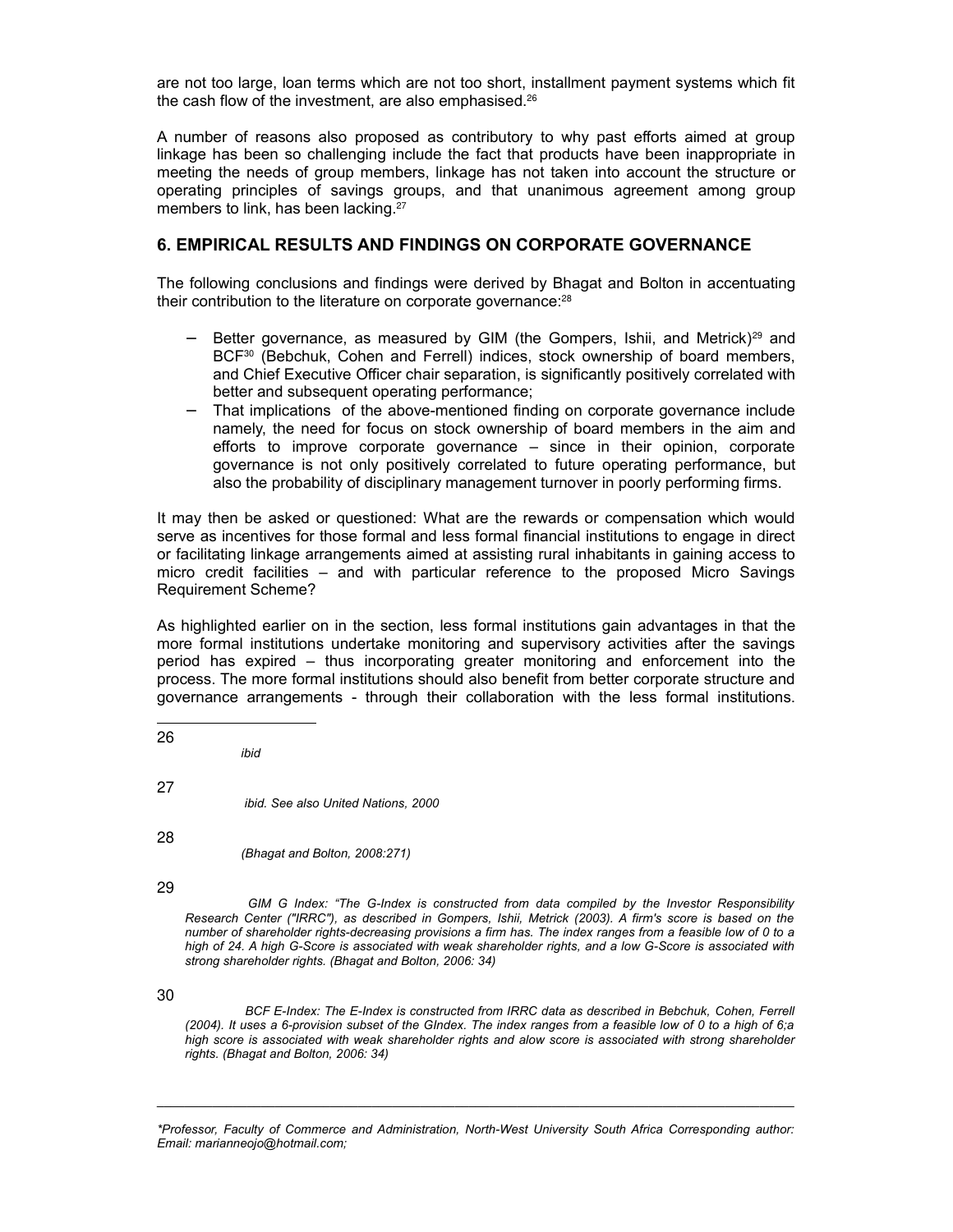There may, initially, appear to be some sceptism as regards this view – however greater accountability might be incorporated into the corporate governance process where two institutions (both the formal and less formal) are involved. Based on the empirical results of Bhagat and Bolton,<sup>31</sup> as previously discussed, such improved better governance, should generate better performance results, hence greater profitability.

Even assuming that the empirical results of Bhagat and Bolton are not taken into consideration, and that a collaboration between the less formal and formal institution (via direct or facilitating linkages) does not improve the governance structure of the formal institution, the formal financial institution would still benefit from the process if it generates corporate social responsibility (CSR) reports through which the general public and its extended stakeholders are able to view the positive contribution being made by the firm in improving the lives of those living in poverty through better access to microfinance facilities (micro savings and micro credit facilities inclusively).

# **6.1 Recent Developments in Microfinance**

It is increasingly being acknowledged that microfinance and the provision of micro credit may not always offer the best solution in addressing the needs of the poor. Further, it is maintained that other strategies may serve to better address the issues of social exclusion and poverty.32 According to Rosset Cambier, a number of examples have been provided of combined microfinance schemes which have very low levels of outreach and are limited in their services owing to geographical, cultural or financial reasons.<sup>33</sup> Further, he adds that there is need for more thorough and formative evaluation approach to combined microfinance evaluation – which builds on lessons learned dealing with combined product design and implementation.<sup>34</sup>

Emerging trends also reveal that many micro lenders are adopting more flexible approaches in obtaining collaterals – particularly given the need and urgency to work more effectively in not so densely populated areas. Such trends include:<sup>35</sup>

- − Progressive Lending : The practice of promising larger and larger loans to groups and individuals in good standing. It is also considered to enable the lender to test borrowers with small loans at the start in order to screen out the worst prospects before expanding the magnitude of the loan.
- − Public repayments
- Repayment schedules with weekly or monthly installments
- Targeting of women

| 31 | (Bhagat and Bolton, 2008:271) |  |
|----|-------------------------------|--|
| 32 | (Rosset Cambier, 2004:21)     |  |
| 33 | ibid                          |  |
| 34 | Ibid at page 22               |  |
| 35 |                               |  |

*Flexible approaches to collateral where what matters most, is the value that the customer attaches to losing the item – rather than the value that the lender expects to recover from selling the item. (Armendáriz de Aghion and Morduch, 2005: 119,125 and 142)*

*\*Professor, Faculty of Commerce and Administration, North-West University South Africa Corresponding author: Email: marianneojo@hotmail.com;*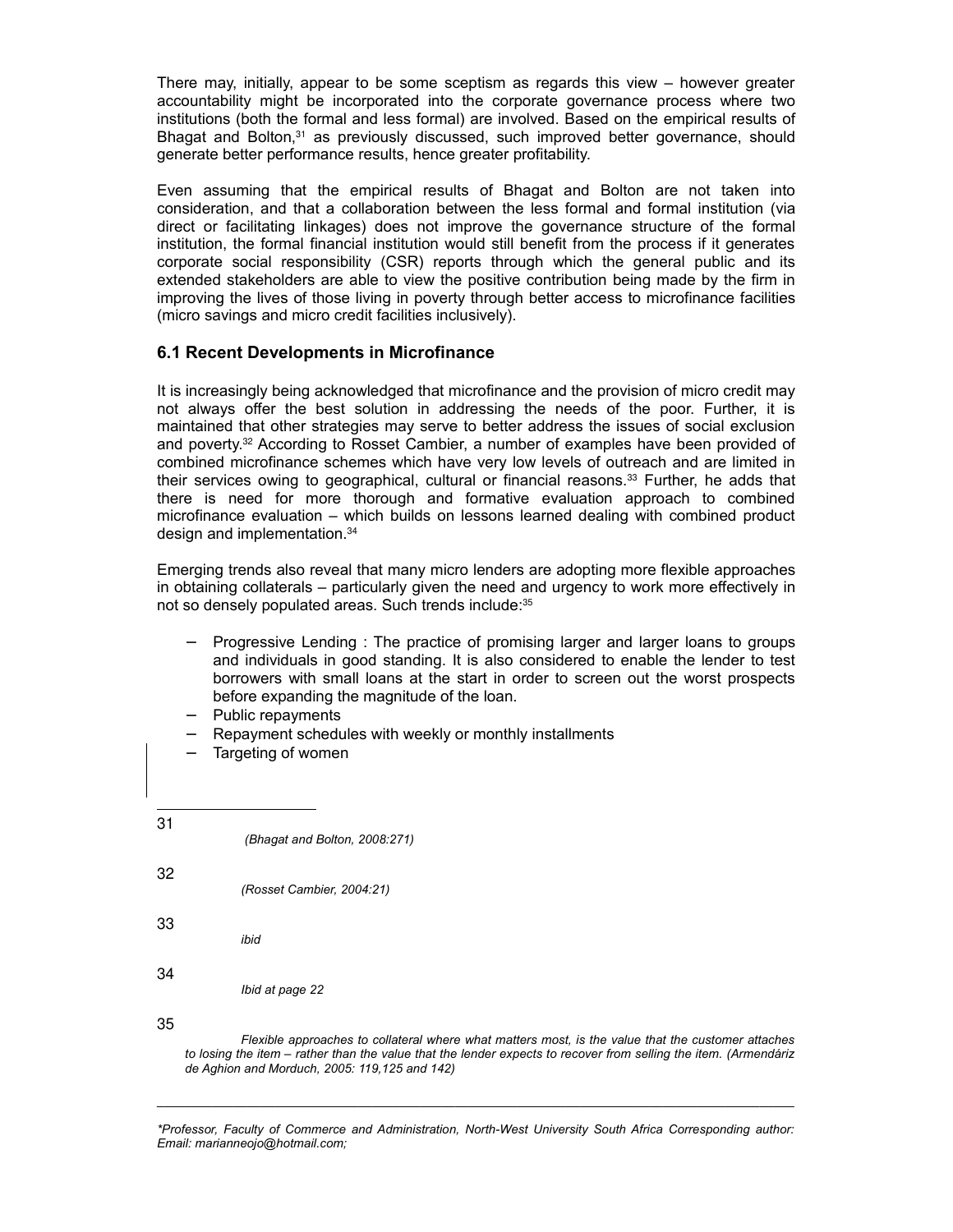# **7. RESEARCH METHODOLOGY**

As indicated under the introductory section, the research will adopt a predominantly based qualitative and analytical approach in arriving at the results and findings of the study, as well as in drawing a conclusion and recommendations for further study. Even though references will be made to empirical research, an analytical, as well as a comparative holistic perspective will primarily constitute the basis of the results and conclusion to the study.

It will initially adopt a holistic/global based approach which will take into consideration approaches which have been adopted in other jurisdictions where similar issues have been addressed and whose outcomes have proved successful. The results generated from comparing results from different jurisdictions will then be applied at a more restrictive level, namely, on a regional basis, before it is narrowed down to a country specific basis.

In adopting a holistic and global based approach, and incorporating the results from a case study,<sup>36</sup> countries which have been selected and considered in this study are as follows:

- India (where partnership was undertaken with MFIs in several unique ways to extend credit directly to Self Help Groups in rural areas);
- Mali (where a long history of serving less formal institutions through bulk loans and lines of credit as well as savings accounts to help institutions address cash flow and portfolio expansion projects, considered).
- Indonesia: Where the assumption of a significant parenting role for customary village banks (LPDs) through the provision of services which include staff training, monitoring, as well as supervisory services, is taken into account.
- The Phillippines: Where government owned apex organisation, is involved in a partnership with several microfinance actors through the provision of wholesale credit and training to such institutions.
- Honduras: Covelo, a private first and second tier organisation provides loans and lines of credit in bulk quantities, to MFIs as well as contributes immensely in the consolidation of internal systems and controls which are aimed improving selfregulation mechanisms.
- Costa Rica: Where the promotion of the incorporation of village banks in the late 1990s by Finca-Costa Rica, a move which was instrumental in paving the way for all units in the network to establish relationships with commercial lines of credit and otehr financial services, is highlighted.

The above results derived from the case study by Pagura and Kirsten are those which have been selected and taken into account and applied at a narrower level in drawing conclusions and recommendations for this research study. Furthermore, more recent developments, theoretical considerations (theories) and emerging trends will be incorporated into conclusions and recommendations derived for the study.

## **8. FINDINGS AND CONCLUSION**

According to CARE,<sup>37</sup> the products offered by MFIs to poor people are often not well suited to meet their needs. Furthermore, it is highlighted that MFIs often offer credit to those who

37

36

*(CARE, 2011: 9)*

*Pagura and Kirsten, page 3 of 15. According to them, successful cases in Bolivia, Costa Rica, Honduras, India, Kenya, Mali, Peru, the Phillippines, Rwanda and Tanzania were selected owing to specified factors. The countries have been narrowed down in the present study.*

*<sup>\*</sup>Professor, Faculty of Commerce and Administration, North-West University South Africa Corresponding author: Email: marianneojo@hotmail.com;*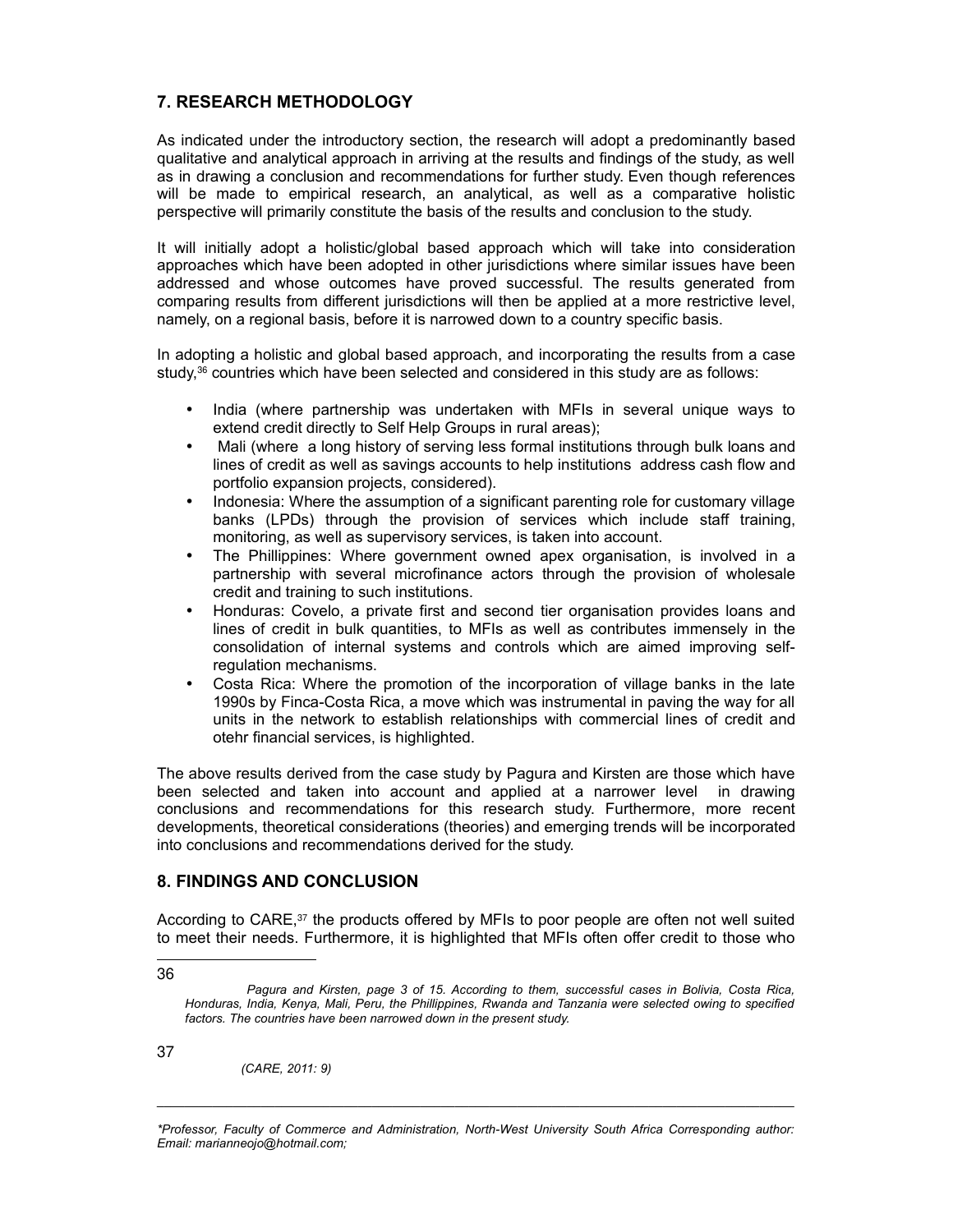are unable to afford such and who would rather save than have access to such credit. $38$ Findings from CARE also revealed that such low income clients would rather build and consolidate on assets which help in reducing risk before they start incurring debt.<sup>39</sup>

The beneficial features of the Micro Savings Requirement Scheme can also be illustrated through the collaborative arrangements between the formal and less formal institution via direct or facilitated linkages whose benefits have been illustrated – according to a case study which involved various jurisdictions such as India, Costa Rica, the Phillippines, Mali, Honduras, Indonesia. Such benefits include:

- extending credit directly to Self Help Groups in rural areas
- assisting institutions in addressing cash flow and portfolio expansion projects
- the provision of services which include staff training, monitoring, as well as supervisory services
- − the provision of wholesale credit and training to such involved institutions
- − contributing immensely in the consolidation of internal systems and controls which are aimed improving self-regulation mechanisms.

The above mentioned benefits, along with other benefits inherent in the proposed Micro Savings Requirement Scheme will be of immense benefit to microfinance in countries where access to microfinance in rural areas is severely restricted – and particularly in countries such as the CAR, Eritrea, Guinea Bissau, Nigeria and Somalia, where statistics reveal that the Savings Group Outreach involvement (see Table 1 above) is particularly low when compared to other African countries.

Given the benefits of microfinance - as well as the needs and demands of those who are not able to afford collaterals and who would not wish to incur debt (before consolidating on assets which can be used in mitigating risk), the Micro Savings Requirement Scheme has been proposed. For micro lenders, it offers a more flexible approach and alternative to obtaining a collateral whilst also incorporating the options of having features of group lending and the joint liability conditions.

This study has attempted to investigate how linkages, both direct and facilitating linkages, can benefit microfinance institutions in Africa – and particularly countries where the Savings Group Outreach involvement is particularly low when compared to other African countries. This study has also illustrated ways and means whereby group lending and other more recent innnovative methods used by micro lenders to secure repayments could increase their desired effects. Furthermore, the study has illustrated how regulation could be harnessed in achieving certain desired effects of microfinance – in particular, in respect of addressing asymmetric information (agency problems), as well as in mitigating risks emanating from the lack of collaterals in microfinance.

As highlighted under the introductory section, further suggestions for research could embrace a jurisdictional analysis which paves the way for a more detailed comparative analysis between these jurisdictions. Such comparative analysis could also incorporate empirical based results which would facilitate a basis for international comparisons. The largely informal sectors operating in rural areas, as well as inadequate levels of monitoring and the existence of asymmetric information has made it more necessary for regulation to play a role. Through the proposed Micro Savings Requirement Scheme, this scheme has not only provided a means for assisting those in rural areas to secure collaterals more easily, but

38

*ibid*

*ibid*

39

*<sup>\*</sup>Professor, Faculty of Commerce and Administration, North-West University South Africa Corresponding author: Email: marianneojo@hotmail.com;*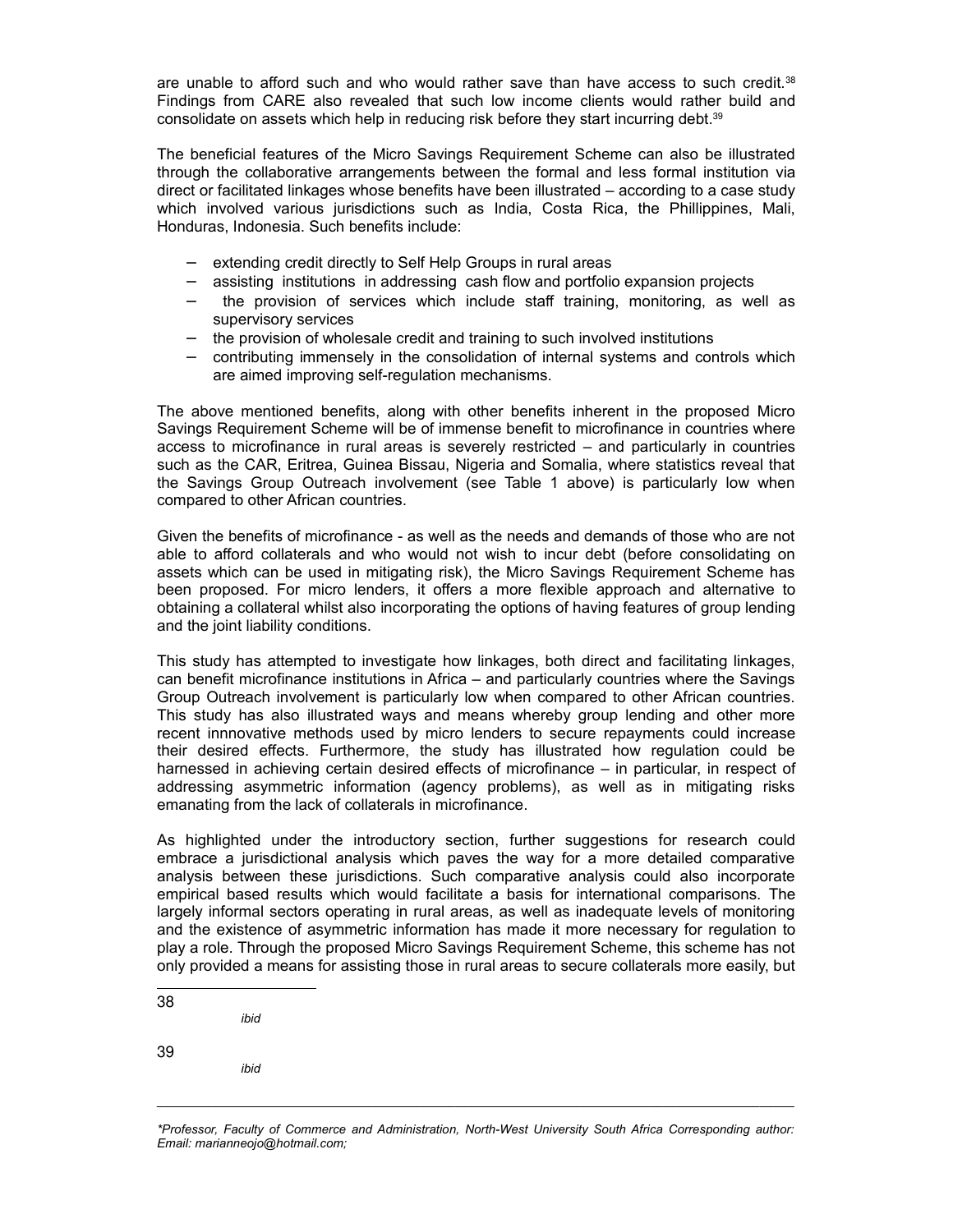also introduced arrangements whereby greater formalism could be introduced into the informal sector.

# **COMPETING INTERESTS**

## **AUTHOR HAS DECLARED THAT NO COMPETING INTERESTS EXIST.**

#### References

- 1. Adams DW and Fitchett DA. Informal Finance in Low Income Countries Westview Press Boulder; 1992.
- 2. Adeyemi KS. Institutional Reforms For Efficient Microfinance Operations in Nigeria" Central Bank of Nigeria Bullion. 2008;32(1):26-34.
- 3. Atkinson J, DeJanvry A, McIntosh C, Sadoulet E. Prompting Micro finance Borrowers to Save: A Behavioural Experiment from Guatemala; 2012. Accessed 18 November 2013.

Available : http://www.gate.cnrs.fr/IMG/pdf/de\_Janvry\_Sadoulet.pdf

- 4. African Development Bank. African Development Fund Microfinance Policy and Strategy For the Bank Group Operations Policy and Review Department (POPR); 2006.
- 5. Ahlin C, Lin J, Maio M. Where Does Microfinance Flourish? Microfinance Institution Performance in Macroeconomic Context. Journal of Development Economics. 2010;1-16.
- 6. Ahlin C, Jiang N. Can Micro-credit Bring Development? Journal of Development Economics. 2008;86(1):1-21..
- 7. Armendáriz de Aghion B and Morduch J. (2005): The Economics of Microfinance<br>MIT Press, Cambridge, Massachusetts. Bhagat S and Bolton B. Corporate MIT Press, Cambridge, Massachusetts. Bhagat S and Bolton Governance and Firm Performance Journal of Corporate Governance. 2008;14:257- 273.
- 8. Bhagat S and Bolton B. Board Ownership and Corporate Governance Indices. 2006;34.Accessed November 12 2013.

Available at http://www.law.yale.edu/documents/pdf/SanjaiBhagatPaper.pdf

9. Brandsma J, Hart L. Making Microfinance Work Better in the Middle East and North Africa (2001) World Bank Institute and World Bank, Middle East and North Africa Region, Finance, Private Sector, and Infrastructure Group. Accessed November 12 2013

Available at http://info.worldbank.org/etools/docs/library/128758/Making %20microfinance%20work%20better%20in%20MENA.pdf

- 10. CARE. CARE-Access-Africa-Closing-the-Gap-2011 Microfinance in Africa: State of the Sector Report; 2011. Accessed November 10 2013. Available at: http://www.care.org/getinvolved/advocacy/access-africa/pdf/CARE-Access-Africa-Closing-the-Gap-2011.pdf
- 11. Duflos E, Luchtenburg P, Ren L, Li Yan C. MicroFinance in Myanmar Sector Assessment; 2013. Accessed 18 November 2013. Available at http://www.cgap.org/sites/default/files/Microfinance%20in%20Myanmar %20Sector%20Assessment.pdf
- 12. Ghosh P, Debraj R. Information and repeated interaction: Application to informal credit markets. Draft, Texas A & M and Boston University; 1997
- 13. Gray J and Hamilton J Implementing Financial Regulation: Theory and Practice Chichester, UK: John Wiley; 2006. ISBN 9780470869291

*<sup>\*</sup>Professor, Faculty of Commerce and Administration, North-West University South Africa Corresponding author: Email: marianneojo@hotmail.com;*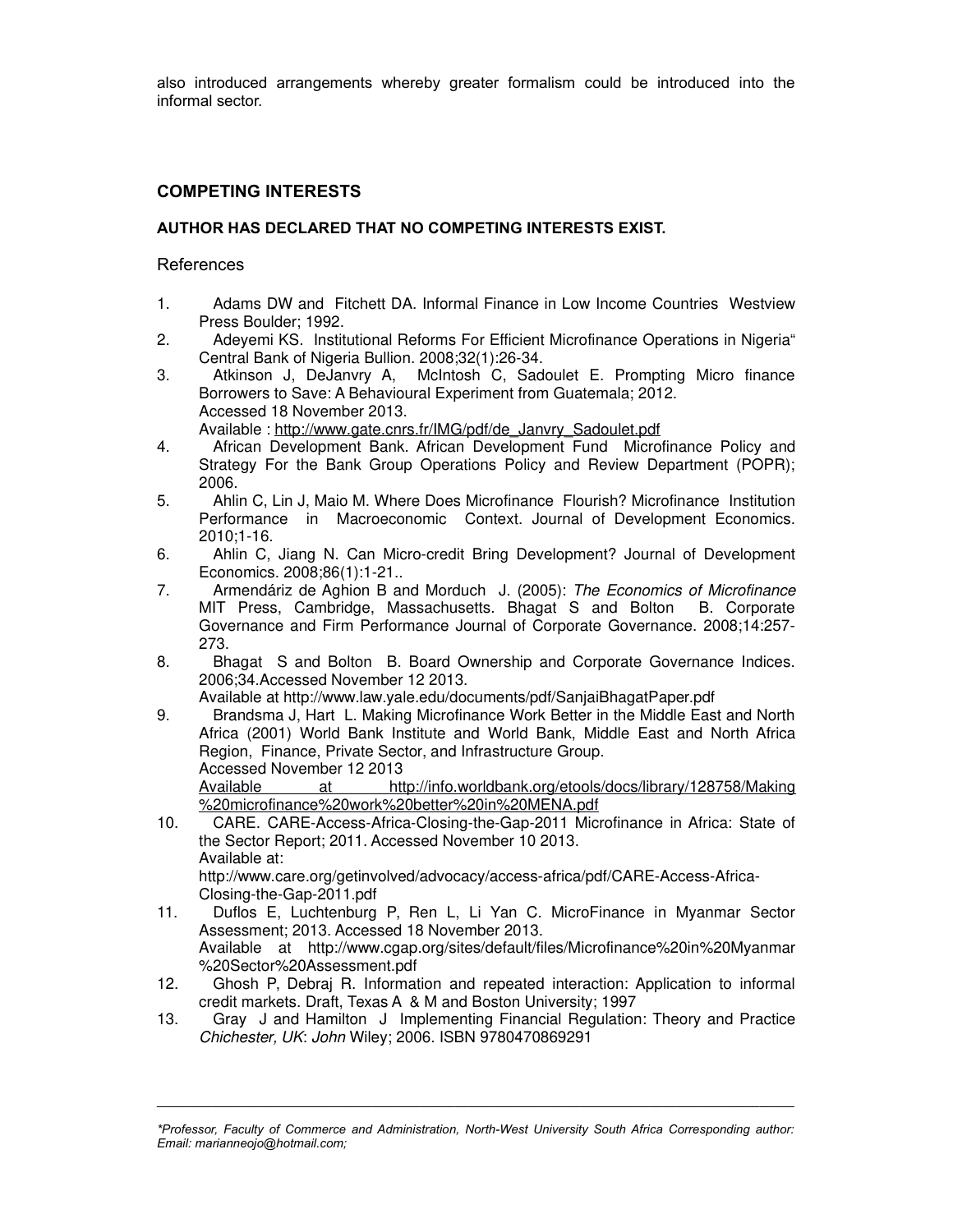- 14. Labie M. La pérennité des systèmes financiers decentralizés spécialisés dans le crédit aux petites et micro-entreprises –étude du cas Corposol-Finansol en Colombie", Doctoral thesis, University Mons Hainaut, 305 pages; 1998.
- 15. Maher M, Andersson T. Corporate Governance: Effects on Firm Performance and Economic Growth Organisation For Economic Co operation and Development; 1999. Accessed 28 October 2013. Available at: http://www.oecd.org/sti/ind/2090569.pdf
- 16. McDonald D. Microfinance as a Poverty Alleviation Tool for Women in Ghana's Informal Sector? 2013:95- 96. Accessed on 18 November 2013. Available at: http://library2.smu.ca/bitstream/handle/01/24926/mcdonald\_david\_honours\_2013.pdf?

sequence=1

- 17. Okpara GC. A Synthesis of the Central Factors Affecting Performance of the Nigerian Banking System European Journal of Economics, Finance and Adm. Sciences Issue 2009;17:34-44.
- 18. Okpara GC. Microfinance Banks and Poverty Alleviation in Nigeria Journal of Sustainable Development in Africa 2010;12(6). ISSN: 1520-5509. Clarion University of Pennsylvania, Clarion, Pennsylvania.
- 19. Pagura M, Kirsten M. Formal Informal Financial Linkages: Lessons From Developing Countries; 2006. Accessed 20 October 2013 Available at:

http://www.microfinancegateway.org/gm/document-1.9.28597/35636\_file\_03.pdf

- 20. Rahman A. Micro-credit and Poverty Reduction: Trade-Off between Building Institutions and Reaching the Poor, Livelihood and Micro-finance Anthropological and Sociological Perspectives on Savings and Debt. 2003;27-42.
- 21. Rossel-Cambier K. Combined Microfinance: Selected Research Questions From a Stakeholder Point of View Université Libre de Bruxelles – Solvay Business School – Centre Emile Bernheim; 2008.
- 22. Tchouassi G. Microfinance, Inequality and Vulnerability: Empirical Analysis from Central African Countries Journal of Development and Agricultural Economics. 2011;3(4):150-156. Accessed on 18 November 2013 Available online at http://www.academicjournals.org/JDAE ISSN 2006- 9774 ©2011 Academic Journals
- 23. United Nations Microfinance in Africa. Combining the Best Practices of Traditional and Modern Finance Approached Towards Poverty Eradication, United Nations Economic Commisssion for Africa; 2000. Accessed 17 November 2013. Available at: http://www.un.org/esa/africa/microfinanceinafrica.pdf